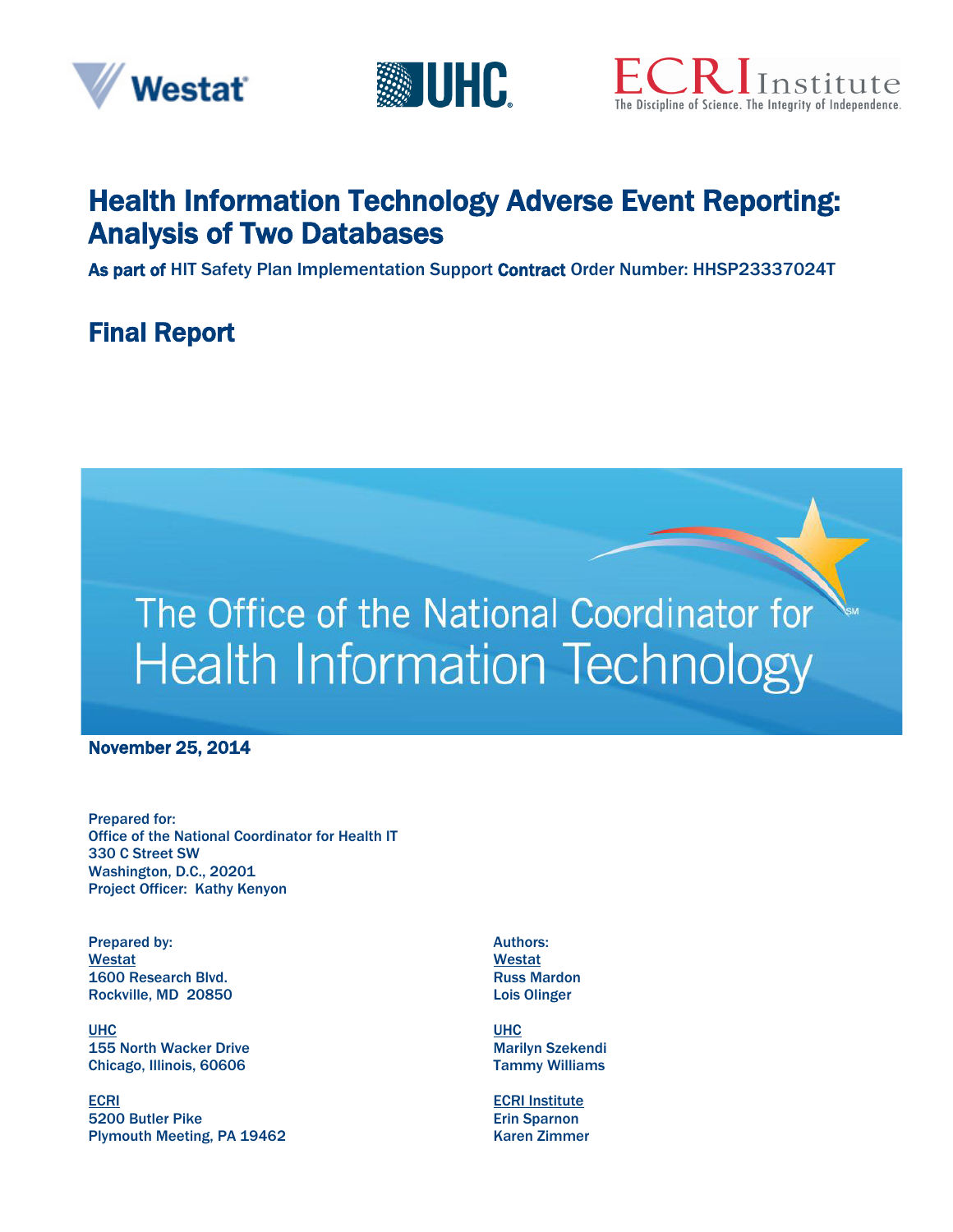# **Contents**

| Methods    |                                                                 |  |
|------------|-----------------------------------------------------------------|--|
|            |                                                                 |  |
|            |                                                                 |  |
|            |                                                                 |  |
| Results    |                                                                 |  |
|            | Objective 1 - Analyze Health IT Safety Event Structured Data 10 |  |
|            | Objective 2 - Categorize Events Coded as "Other" In the         |  |
|            |                                                                 |  |
|            | Objective 3 – Understand Health IT-related Safety Events by     |  |
|            |                                                                 |  |
|            | Objective 4 – Positive and Negative Predictive Values of Health |  |
|            |                                                                 |  |
| Discussion |                                                                 |  |
|            | Objective 5 - Sufficiency of Common Formats for Understanding   |  |
|            |                                                                 |  |
|            |                                                                 |  |
|            | Reporting System Utilization and Implications for Safety Event  |  |
|            |                                                                 |  |
|            |                                                                 |  |
|            |                                                                 |  |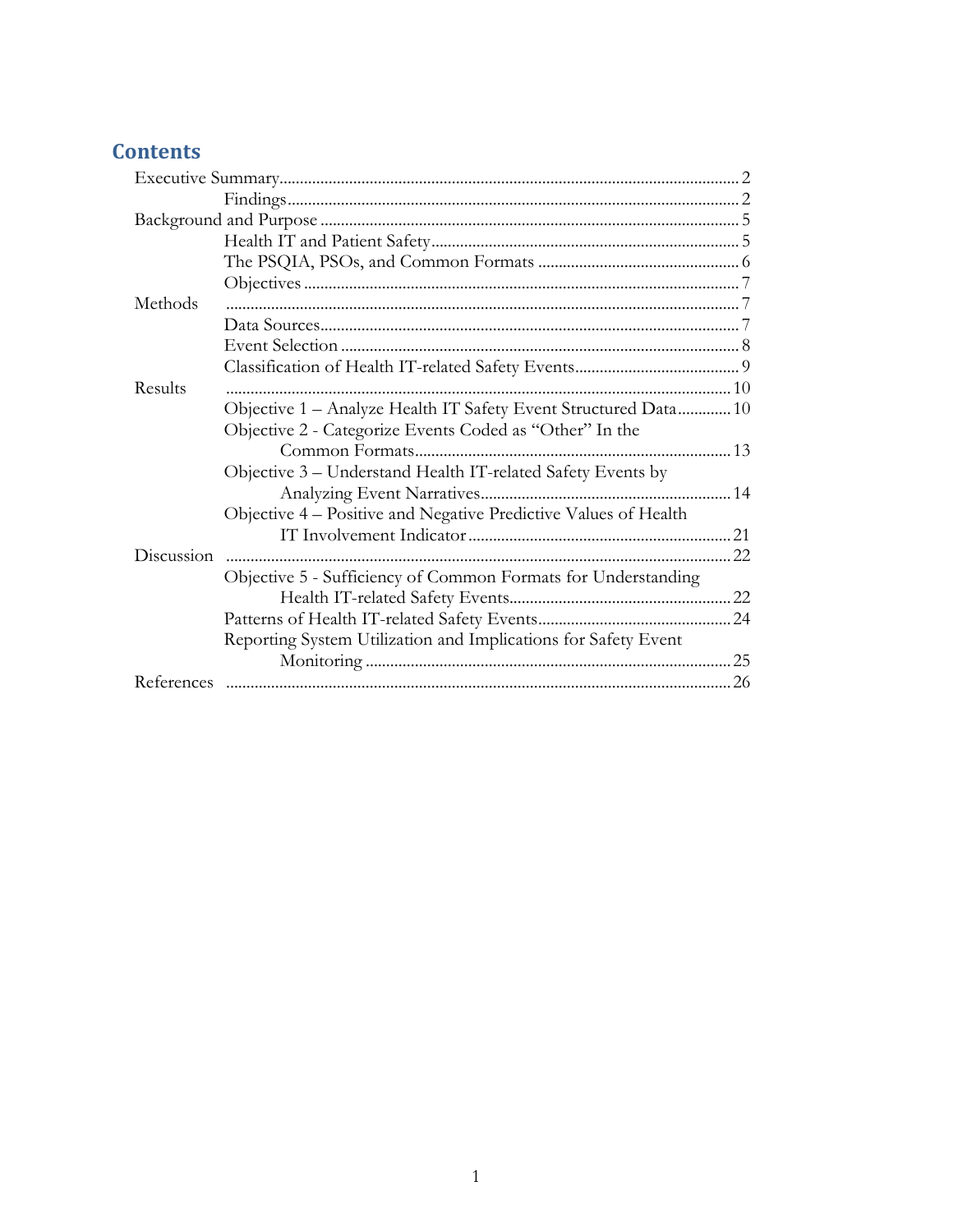# <span id="page-2-0"></span>Executive Summary

Fifteen years ago, the landmark report by the Institute of Medicine, *To Err is Human*, raised awareness that the primary cause of medical errors and injuries was a flawed medical care system rather than flawed individual providers. As a result, the comprehensive deployment of health information technology (IT) in the US health care system was promoted to eliminate medical errors and the cost of adverse events. While health IT has improved quality and safety in some ways, health IT can negatively affect patient care and safety if it is not designed, implemented, and used appropriately. The Patient Safety and Quality Improvement Act of 2005 (PSQIA) authorized the Agency for Healthcare Research and Quality (AHRQ) to develop Common Formats for patient adverse event reporting and to enable aggregation across healthcare organizations. Patient Safety Organizations (PSOs) can use these Common Formats in working with the provider community to understand, monitor and reduce safety events.

The purpose of this study was to answer several questions about the use of the Common Formats to capture information about health IT-related safety events, and to analyze both structured data and narrative descriptions of these events to better understand their patterns and impacts. The specific objectives of the study include:

- 1. To provide basic descriptive information about health IT-related events compared to nonhealth IT-related events using Common Formats structured data fields in areas such as event type, level of harm, preventability, patient demographics, and contributing factors.
- 2. To conduct a more in-depth analysis of the types of clinical events and processes involved in health IT-related events using PSO proprietary taxonomies.
- 3. To conduct a more in-depth analysis of the types and characteristics of health IT-related safety events based on manual review of event narratives.
- 4. To estimate the positive predictive value (PPV) and the negative predictive value (NPV) of the Common Formats structured data elements that indicate health IT involvement in a safety event relative to the information in the event narrative. The PPV is the percentage of events reported as health IT-related in the structured data, which are found actually to be health IT-related based on manual review of the event narrative. In contrast, the NPV is the percentage of events reported as not health IT-related in the structured data, which are found actually to be not health IT-related based on manual review of the event narrative.
- 5. To assess the overall sufficiency of the information in the structured data elements and in the event narratives for classifying and analyzing health IT-related safety events.

Westat collaborated with two large PSOs, UHC and the ECRI Institute, to conduct this analysis. In addition to collecting data elements from the Common Formats from participating providers, each of these PSOs collects additional data elements that allow for more detailed analysis. Both UHC and ECRI categorized the health IT-related events in their samples according to the data elements in the Common Formats, Version 1.2, as well in the Magrabi (2012) classification.

### <span id="page-2-1"></span>Findings

**Objective 1:** ECRI and UHC analyzed the structured data from the Common Formats in their reporting systems. In the ECRI database, only 4% of reported events had a response to the questions regarding health IT involvement in the event, thereby limiting analyses of reported adverse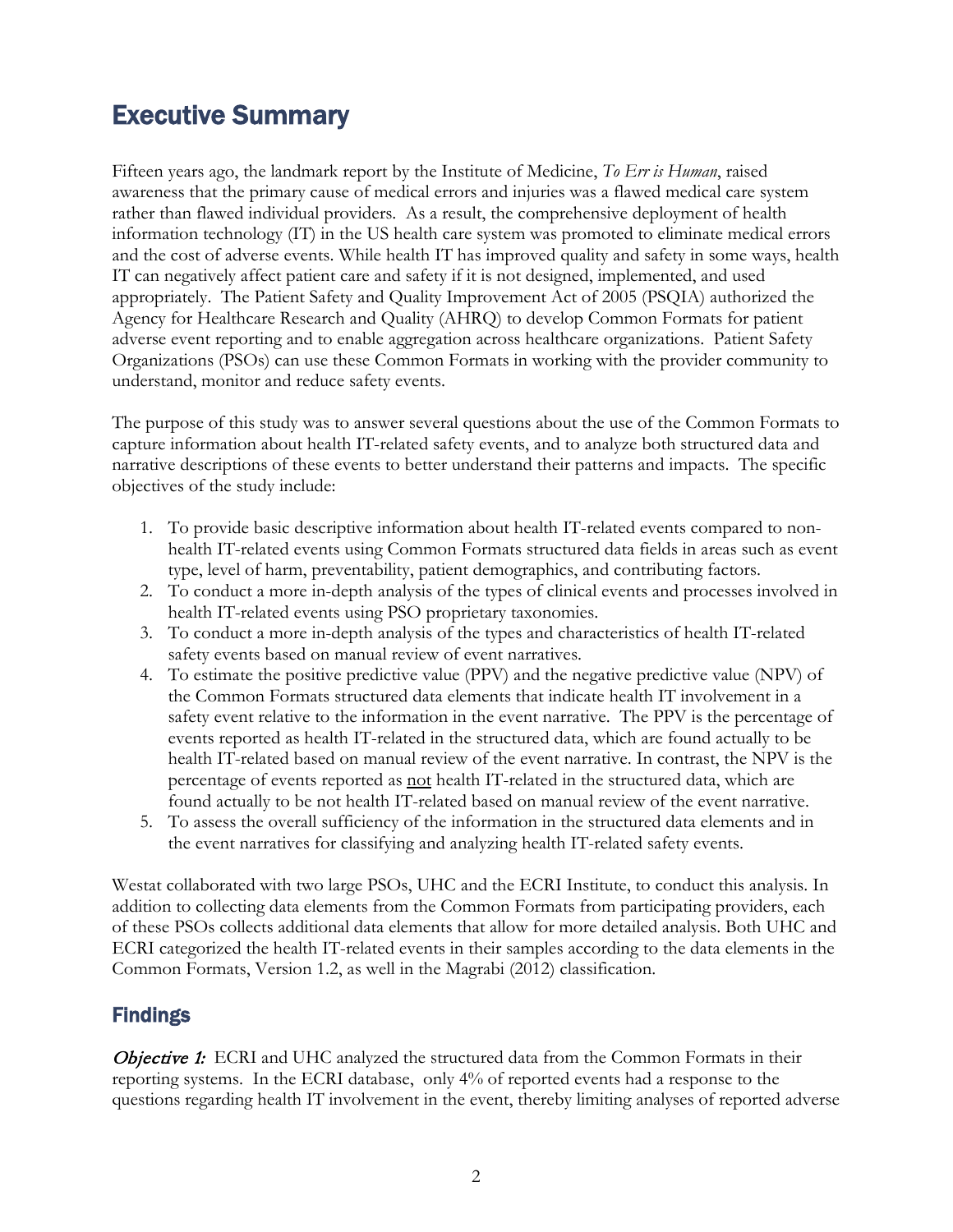events related to health IT. In the UHC PSO database, the Common Formats question indicating health IT involvement was answered approximately half the time, providing a larger set of records for analysis. Based on the analysis of Common Formats structured data in the UHC database, medication-related events were the most common health IT-related event type, accounting for about one-third of these events, although more than half of the health IT-related events were categorized in the "other" report category making it difficult to determine the clinical problem involved in these events from these data. About 60% of the events involving health IT were categorized as an incident (i.e., they reached a patient although they may not have resulted in harm to the patient), 14% as near miss event and 26% as an unsafe condition. The most common contributing factors to health IT-related events were communication among staff and team members (40-42%), staff inattention (33-34%), accuracy of the data (21-23%), and availability of data (10-12%). These factors were more frequently identified in health IT-related events than in events that were not health ITrelated. Overall, incidents involving health IT were less likely to result in harm when compared to those events that were not health IT-related.

**Objective 2:** UHC used the coded data in its proprietary taxonomy to illuminate the types of events in the Other category. The largest subset of these events fell in the medical record or patient identification group. This includes patient identification issues and incomplete or incorrect chart or order entries. Other large groups include care coordination and communication issues and laboratory test issues. Infrastructure failures include information system problems leading to a lack of availability of IT systems.

**Objective 3:** The approach to the third objective relied on manual review of a sample of narrative descriptions of events that were coded as health IT-related in the Common Formats structured data. Clinical documentation systems, computerized provider order entry (CPOE), and laboratory information systems are among the types of IT most commonly involved in safety events. Health IT-related issues were common in the interfaces between different software components that make up health IT systems. Interface issues occurred between CPOE and other software such as the clinical documentation, laboratory, radiology, medication, and blood management information systems. Health IT-related errors occurred at nearly every stage of the care delivery process. Some were computer-related, while others relate to the human-computer interface as detailed in the report.

**Objective 4:** Based on the UHC analysis, the PPV of the health IT indicator in the Common Formats was 69 percent, indicating that over 30 percent of the events coded as health IT-related were not found to be health IT-related based on review of the event narrative. The NPV was nearly 99 percent, indicating that approximately 1.2 percent of the events coded as not health IT-related actually were health IT-related. Because a high percentage (95 percent) of the events were coded as not health IT-related, this suggests that approximately 25 percent of the actual cases may have been misclassified as not health IT-related. In summary, an estimated 31 percent of the events coded as health IT-related were not actually health IT-related, and over 25 percent of the events that actually were health IT-related were not coded as such.

**Objective 5:** The selection and number of cases analyzed in this study, combined with the thoroughness of the manual review and classification provide useful exploratory information about the nature of these events. Overall, the Common Formats structured data elements provide useful, but necessarily limited information on the nature of the event and its causes. The findings from this study show that the event narratives often provide additional details useful for classifying and analyzing these events, but the narratives do not provide all of the potentially relevant information.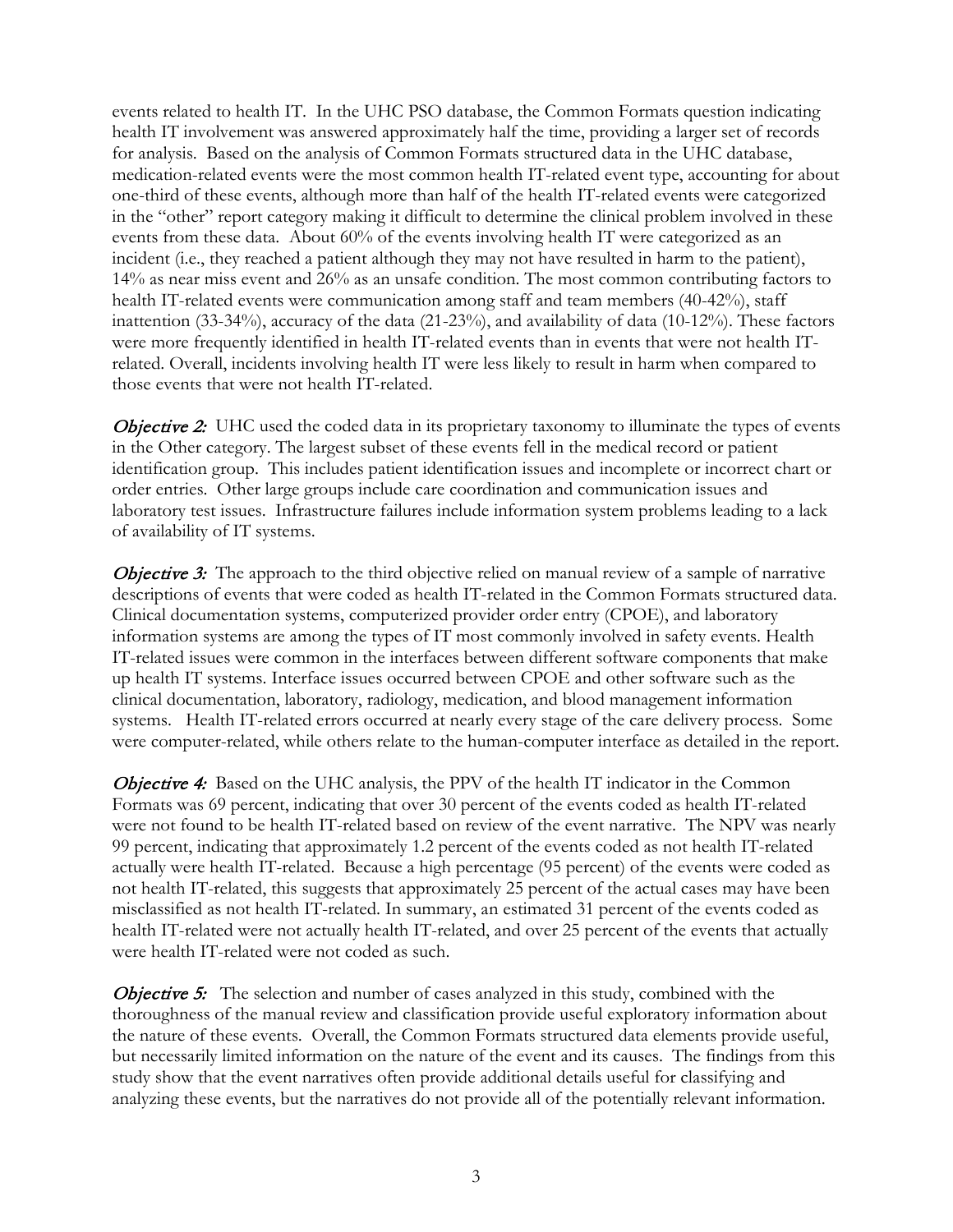The level of detail in the narratives may also vary due to the perspective of the adverse event reporter and their health IT background.

While the analysis demonstrated some value in the Common Formats structured data and event narratives with regard to understanding health IT-related events, there are important qualifications, many of which could apply to reporting of all adverse events. These include limitations of event reporting systems, limitations of voluntary systems, limitations of PSO implementation of the AHRQ Common Formats, limitations of event narratives, and the variety and non-standardization of event reporting systems. This study was not designed to explicitly evaluate the use of provider safety event reporting systems. However, the findings and our observations suggest several important implications, and the need for further research, related to standardized, large-scale safety event reporting and monitoring programs:

- There appears to be a great deal of variability in how the Common Formats are implemented across providers. Providers often choose to customize data collection screens so that only certain data elements are readily available for input, and definitions and coding options may vary from the Common Formats. Thus, it appears that often the Common Formats are not implemented as they were designed to be used.
- Some PSOs have legacy event reporting taxonomies and definitions that differ from the Common Formats. The interest and value in maintaining historical data series complicate efforts to revamp data collection systems.
- Many providers and PSOs appear to use data mapping techniques as a way to convert data elements collected in the historical manner to the Common Formats data elements. This mapping is technically complex, costly, unique for each provider, and inherently limited in effectiveness.
- The Common Formats, as a tool for collecting information on adverse events, are not uniformly incorporated into usual clinical workflows or into safety investigations. This variability in roles and expectations is an important cause of the variability in the data that are available.
- Providers face multiple and variable safety event reporting expectations including regulatory reporting to states and other jurisdictions, internal health system requirements, and the need for information to guide safety investigations within the facility, complicating efforts to collect uniform data on safety events to guide safety improvement efforts.
- The skill and training of the reporters who conduct adverse event investigations and complete the Common Formats questions may significantly affect the quality and variability in both the structured data and event narratives, especially related to identifying and describing the role of health IT.

As the pace of health IT adoption and use increases and matures, understanding its role in, and contribution to, patient safety events will support strategies to achieve the objectives of the Health Information Technology Patient Safety Action & Surveillance Plan -- to use health IT to make care safer and to continually improve the safety of health IT. AHRQ's Common Formats are intended to enable aggregation and analysis of adverse events across healthcare organizations, including those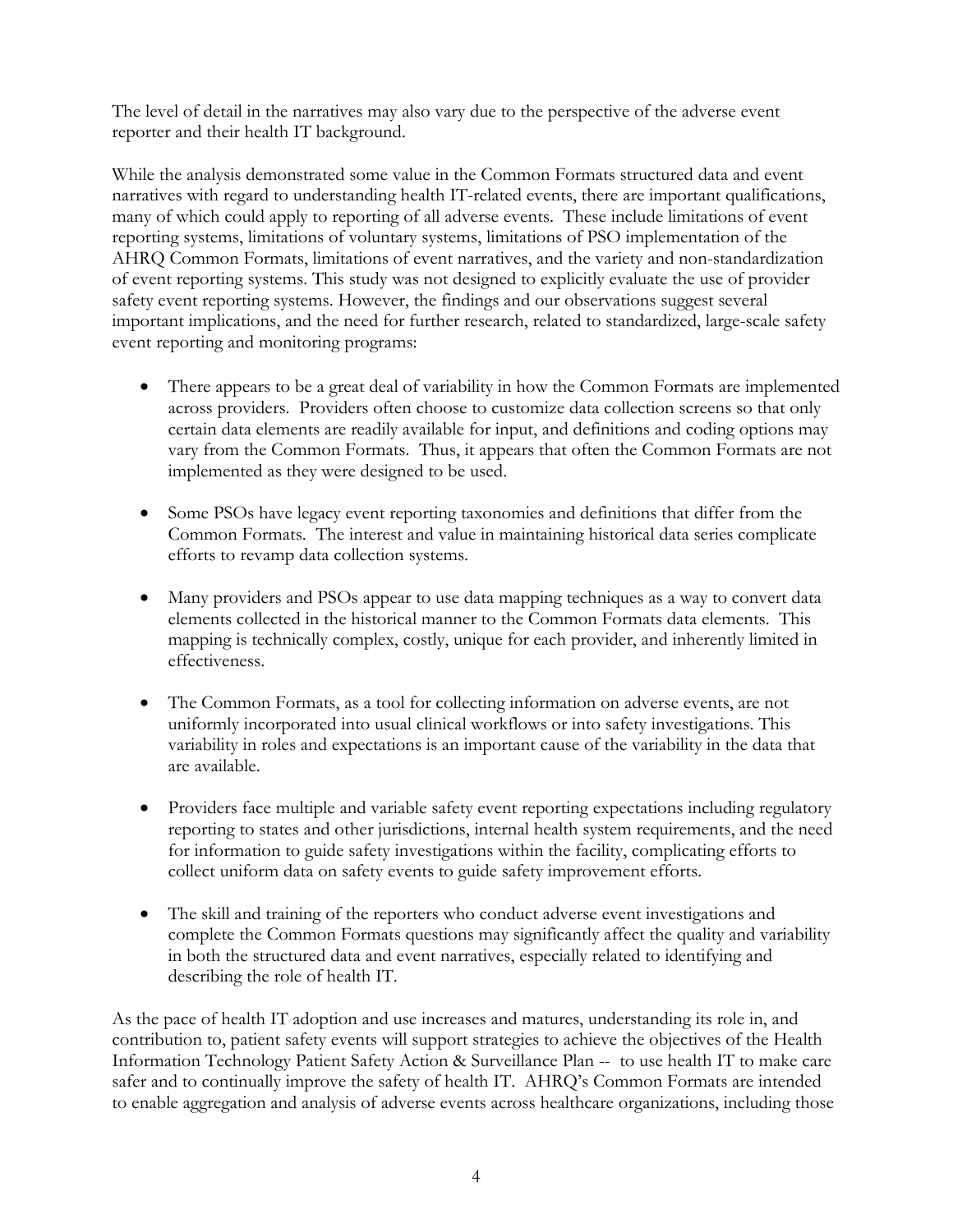in which health IT is a contributing factor. They are a potentially powerful tool for understanding and, therefore, improving quality and safety in healthcare. These analyses of the UHC and ECRI PSO databases point to challenges in implementing the AHRQ Common Formats, in particular with regard to health IT-related events. Additional research is required to understand the processes by which patient safety events are reported based on the Common Formats. Additional study will inform potential refinements to the AHRQ Common Formats and make it easier for providers to report patient safety events to PSOs. While the analyses of the UHC and ECRI data suggest that work must be done to make the Common Formats a more useful tool for aggregating and understanding adverse events in healthcare, they are necessary for learning across healthcare organizations about the complex factors, including the role of health IT, that contribute to patient safety.

# <span id="page-5-0"></span>Background and Purpose

## <span id="page-5-1"></span>Health IT and Patient Safety

Fifteen years ago, the landmark report by the Institute of Medicine, *To Err is Human*, raised awareness that the primary cause of medical errors and injuries was a flawed medical care system rather than flawed individual providers (Kohn, Corrigan, & Donaldson, 1999). As a result, the comprehensive deployment of health information technology (IT) in the US health care system was promoted to eliminate medical errors and the cost of adverse events (Kohn, Corrigan, & Donaldson, 1999; Bates & Gawande, 2003; Leape & Berwick, 2004). While health IT has improved care quality and safety in some ways, health IT can negatively affect patient care and safety if it is not designed, implemented, and used appropriately (Schneider et al., 2014; IOM, 2012).

The analyses of the ECRI and PSO databases described in this report were not designed to answer the question of whether adoption of health IT has improved safety and quality. However an earlier analysis by UHC of its database showed significant reductions of 25–35 percent in medication errors following the introduction of CPOE in seven organizations (Williams, Szekendi, Thomas 2013; UHC 2013). ECRI, which operates the Pennsylvania Patient Safety Authority's adverse event database, recently worked with researchers on a study which showed an overall reduction of adverse events by 27% and a reduction of medication errors by 30% after adoption of advanced electronic health records (Hydari, Telang, and Marella 2014). These studies and others provide increasingly strong evidence that health IT, especially advanced EHRs, have improved quality and safety, and provide a potentially powerful platform for far greater improvements in the future. The UHC and ECRI study findings presented in this report were designed, in part, to help PSOs, healthcare providers, EHR developers, and others understand how to better design, implement, and use health IT to make care safer and improve quality.

Integrating health IT into health care brings an additional layer of complexity to clinical encounters (IOM, 2012). The safety risks of health IT have been categorized by several notable researchers according to a sociotechnical framework with several dimensions, including: 1) the technology (hardware, software), 2) the people (clinicians, patients), 3) the clinical implementation (processes, workflow), and 4) organizational and external policies (IOM, 2012; Sittig, 2010). For example, three issues have commonly been identified as affecting health IT safety: sub-par user interface design; inefficient and suboptimal workflow design; and lack of interoperability preventing information from being used in a timely manner in medical decision making (IOM, 2012; McGowan et al., 2012).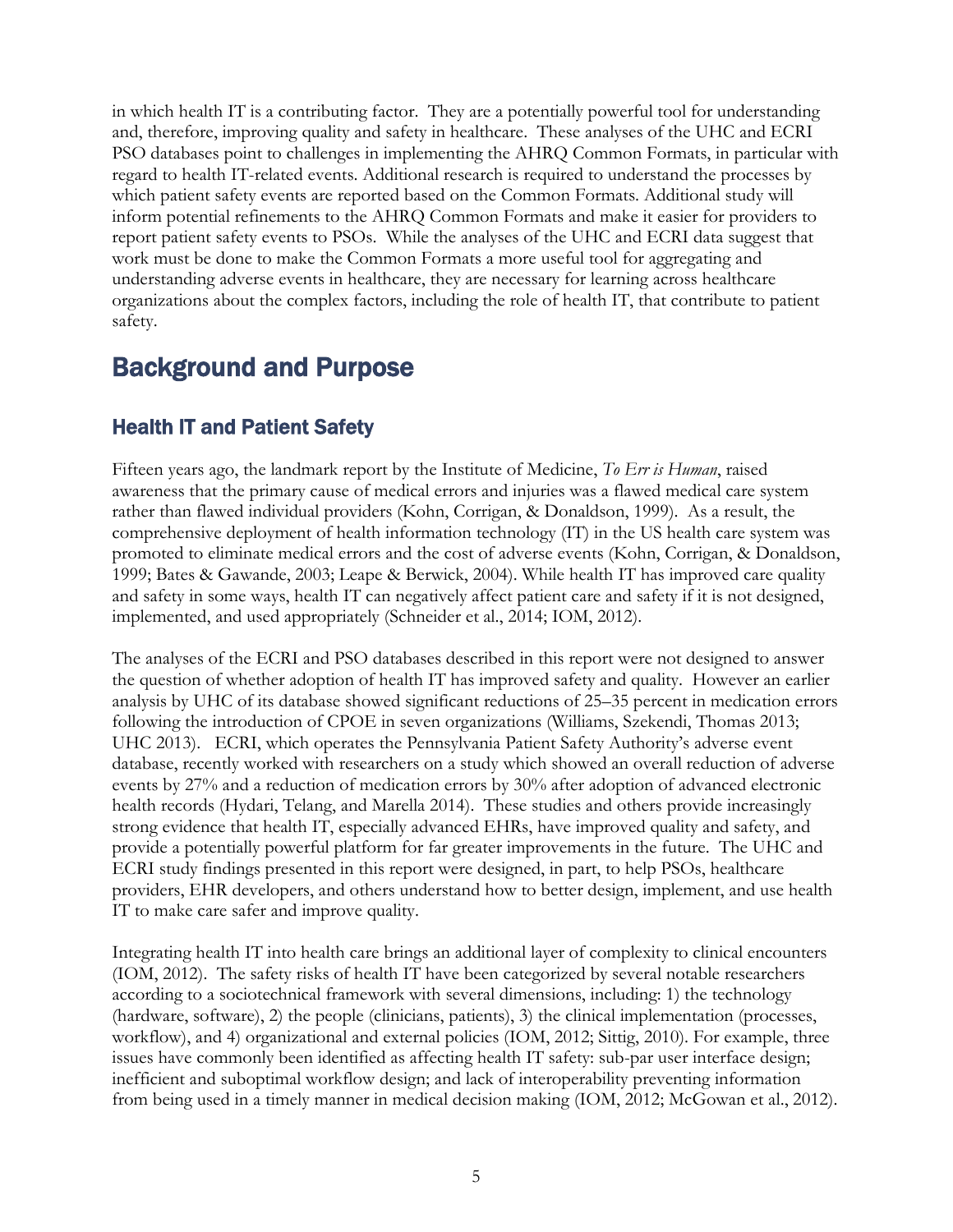Patient safety concerns often occur across several sociotechnical dimensions rather than in only one. For example, a human-related problem (e.g., data entry errors) may be compounded by technologyrelated problems (e.g., poor interface design), organizational factors (e.g., slow network), and clinical implementation (e.g., out of date software) (Meeks et al., 2014; Wallace et al., undated). Several concerns have impeded progress in health IT safety risk reduction including: lack of awareness of health IT patient safety risks, lack of risk assessment tools and metrics, lack of transparency by health IT vendors, and lack of collaboration and alignment of priorities across those charged with managing health risks, health IT, and quality (Schneider et al., 2014).

### <span id="page-6-0"></span>The PSQIA, PSOs, and Common Formats

The goal of the Patient Safety and Quality Improvement Act of 2005 (PSQIA) was to improve patient safety by encouraging voluntary and confidential reporting of events that adversely affect patients. The Act created Patient Safety Organizations (PSOs), a new type of entity, to help health care providers improve patient safety. By conferring privilege and confidentiality protections on providers who work with Federally-listed PSOs, the Act was intended to promote shared learning to enhance quality and safety nationally. The Agency for Healthcare Quality and Research (AHRQ) was given the responsibility for implementing and administering the provisions relating to PSO operations. The first PSOs were approved and listed by AHRQ in late 2008.

One key PSO activity is to collect information on adverse events. The PSQIA authorized AHRQ to develop Common Formats for reporting information on adverse events that the PSOs can use in working with the provider community. Using these Common Formats, health care providers can capture and send information on adverse events to PSOs in a standardized way, including incidents, near misses, and unsafe conditions, using common definitions and reporting formats. To develop the Common Formats, AHRQ reviewed existing patient safety event reporting systems from a variety of health care organizations, and released Version 1.0 for hospitals in September 2009. The Common Formats are designed with a modular structure; certain modules apply to all types of events and other modules collect detail about specific types of events (e.g., medication events, falls, pressure ulcers, device-related events). To allow valid aggregation and analysis across health care organizations, the Common Formats were designed to be the primary reporting language and tool for monitoring adverse events, although healthcare organizations were expected to use additional elements of special concern in their clinical setting. Use of the AHRQ Common Formats is voluntary; organizations are not required to use them. Following a public comment process, AHRQ release Version 1.1 of the Common Formats in March 2010. In Version 1.1, the Summary of Initial Report (SIR) Form included the question "Was health information technology (HIT) implicated in this event?", with the response choices Yes, No, and Unknown.

In conjunction with the Food and Drug Administration (FDA), the Office of the National Coordinator for Health Information Technology (ONC), and a workgroup of federal representatives with experience in patient safety monitoring, AHRQ revised the module for device-related events available in Common Formats Version 1.1 to include additional information on patient safety events related to health IT. The revised module, entitled Device or Medical/Surgical Supply including HIT Device (Version 1.2), was released in April 2012. A health IT device was defined as hardware or software that is used to electronically create, maintain, analyze, store, or receive information to aid in the diagnosis, cure, mitigation, treatment, or prevention of disease and that is not an integral part of an implantable device or an item of medical equipment. In Version 1.2 of this module, HIT device was added as a response option to the question "What type of device was involved in the event or unsafe condition?" If the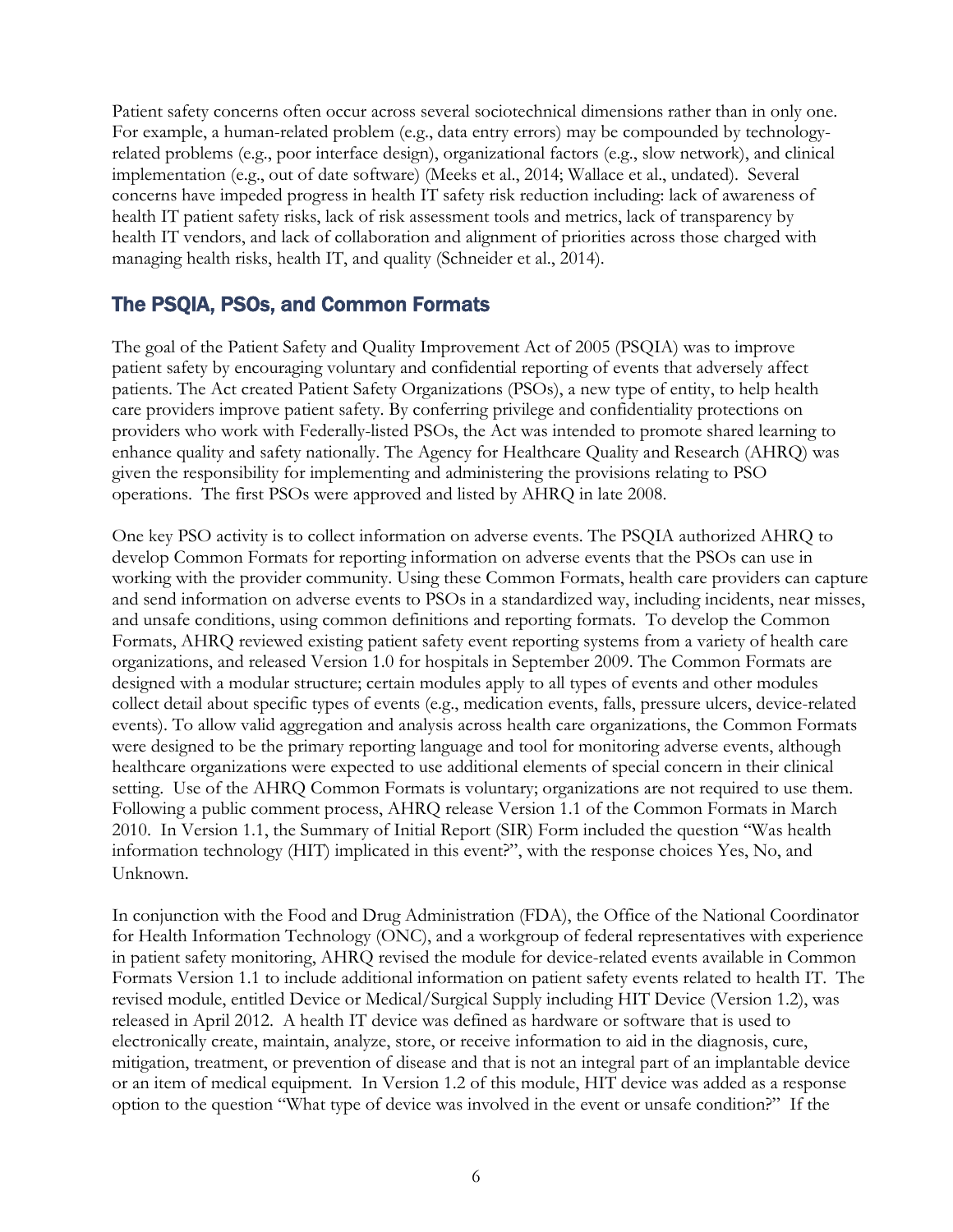respondent answers Yes, then there are additional questions regarding the type of health IT device involved in the safety event. The Common Formats also have the capability to capture narrative descriptions of events for analysis by PSOs. In keeping with the voluntary nature of the program, PSOs had the flexibility to offer providers the use of Version 1.1 or Version 1.2 of the Common Formats. Thus information on health IT-related safety events was collected in different ways by different PSOs.

### <span id="page-7-0"></span>**Objectives**

The purpose of this study was to answer several questions about the use of the Common Formats to capture information about health IT-related safety events, and to analyze both structured data and narrative descriptions of these events to better understand their patterns and impacts. The specific objectives of the study include:

- 1. To provide basic descriptive information about health IT-related events compared to nonhealth IT-related events using Common Formats structured data fields in areas such as event type, level of harm, preventability, patient demographics, and contributing factors.
- 2. To conduct a more in-depth analysis of the types of clinical events and processes involved in health IT-related events using PSO proprietary taxonomies.
- 3. To conduct a more in-depth analysis of the types and characteristics of health IT-related safety events based on manual review of event narratives.
- 4. To estimate the positive predictive value and the negative predictive value of the Common Formats structured data elements that indicate health IT involvement in a safety event relative to the information in the event narrative.
- 5. To assess the overall sufficiency of the information in the structured data elements and in the event narratives for classifying and analyzing health IT-related safety events.

# <span id="page-7-1"></span>**Methods**

### <span id="page-7-2"></span>Data Sources

Westat collaborated with two large PSOs, UHC and the ECRI Institute to conduct this analysis. In addition to collecting data elements from the Common Formats from participating providers, each of these PSOs collects additional data elements that allow for more detailed analysis.

UHC, an alliance of 118 academic medical centers and 299 of their affiliated hospitals, represents the nation's leading academic medical centers. UHC's Safety Intelligence® database is one of the largest repositories of patient safety event data with almost 3 million event reports collected nationally since its inception in 2002. UHC Safety Intelligence® PSO was one of the first 10 AHRQ-listed PSOs. Currently, over 100 organizations submit adverse event data using the AHRQ Common Formats (since 2010) and UHC's proprietary taxonomy of over 400 patient safety event types. Of these participating organizations, 40 organizations in the United States were participating in the UHC Safety Intelligence® PSO at the time of this analysis, including academic medical centers, community and specialty hospitals, community health centers, group practices, and clinics. UHC integrated Common Formats Version 1.1 into its incident reporting tool in 2010. Organizations working with UHC have the option of making some Common Formats questions optional or removing certain questions. About 20 organizations in these datasets did not have the health IT question turned on at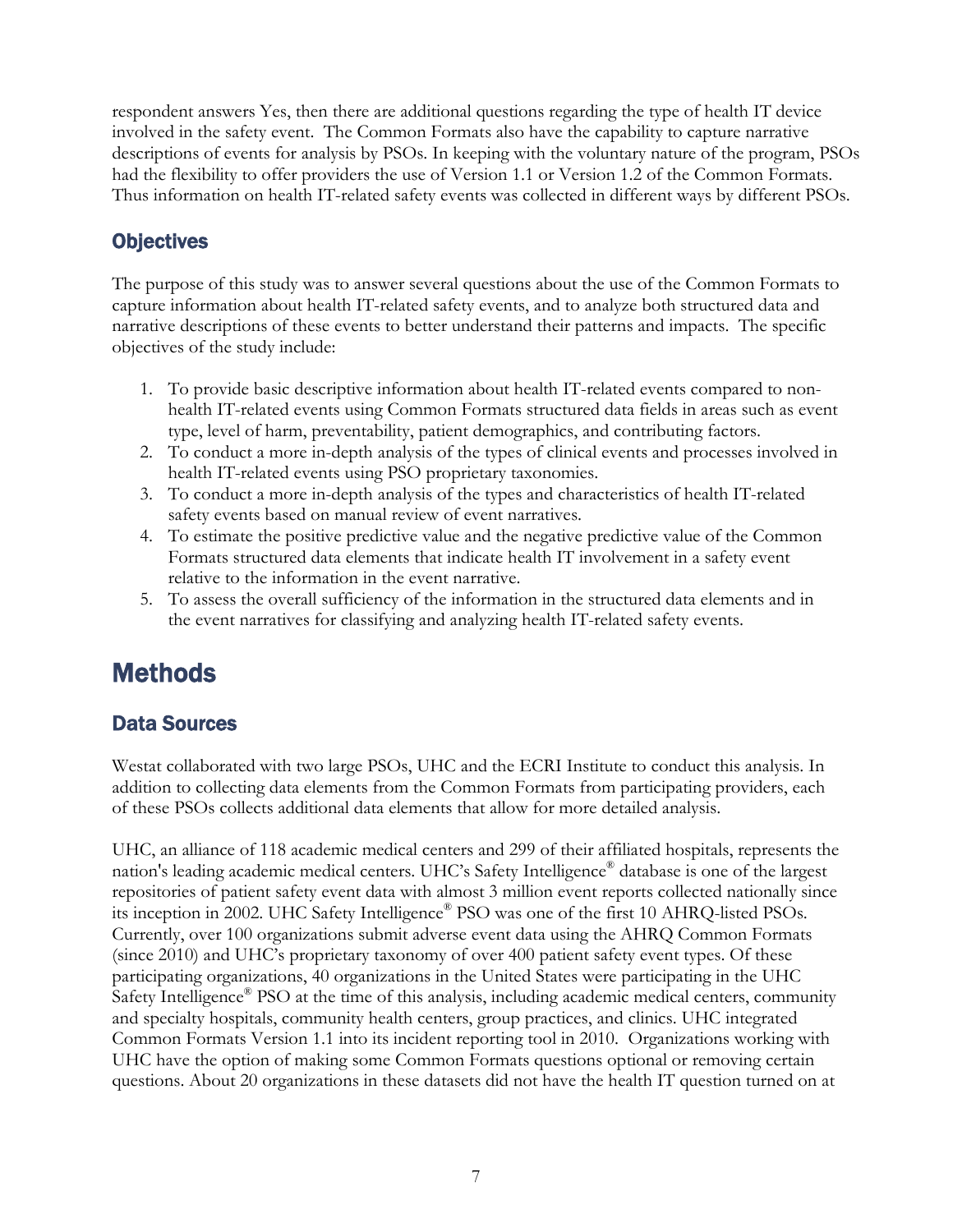the time of this analysis, so that data element is missing from data submitted by those organizations as described in the results for objective 1.

The ECRI Institute is a nonprofit applied science research organization that focuses on the assessment of procedures, devices, drugs, and health care processes involved in patient care. It is an AHRQdesignated Evidence-Based Practice Center as well as a listed PSO. The ECRI Institute PSO Reporting System is based on the AHRQ Common Formats and also incorporated the National Quality Forum's (NQF) serious reportable events. This system also includes some additional event types (e.g., Laboratory/Radiology, Security, Emergency Services) as well as other fields related to medical devices, contributing factors, and others. ECRI used Version 1.1 of the Common Formats through March 18, 2012. Starting on March 19, 2012, ECRI implemented Version 1.2 of the Common Formats, although the binary question regarding health IT involvement in a safety event from Version 1.1 continued to be available to providers using the ECRI reporting system. Thus all of those data elements were potentially available to reporting providers, although there was significant missing data as described in the results for objective 1.

### <span id="page-8-0"></span>Event Selection

For the analysis of the Common Formats structured data elements, UHC selected all reported events with an event date from January 1, 2011 through June 30, 2013. UHC has two databases for analysis—PSO and non-PSO organizations. The PSO database included approximately 450,000 events from 40 organizations that were members of the PSO, and the combined data that included a total of approximately 925,000 events from 81 organizations. This includes the 40 organizations in the PSO plus an additional 41 organizations that participate in the event reporting system, but are not members of the PSO.

For the manual review and classification of the event narratives, UHC selected events that had been coded as health IT-related in the PSO database in nine of the most common and relevant categories:

| <b>Event Category</b>                           | Total health IT-<br>tagged events in<br>category | Sample size<br>(# events reviewed) | Sample size as a $\%$<br>of total events. |  |  |
|-------------------------------------------------|--------------------------------------------------|------------------------------------|-------------------------------------------|--|--|
| 1. Medication-related                           | 3,206                                            | 300                                | 9                                         |  |  |
| 2. Medical records/patient                      | 1,224                                            | 300                                | 25                                        |  |  |
| identificationst                                |                                                  |                                    |                                           |  |  |
| 3. Care coordination/communication <sup>†</sup> | 1,036                                            | 300                                | 29                                        |  |  |
| 4. Laboratory test <sup>†</sup>                 | 1,036                                            | 300                                | 29                                        |  |  |
| 5. Device/supply                                | 306                                              | 300                                | 98                                        |  |  |
| 6. Radiology/imagingt                           | 242                                              | 242                                | 100                                       |  |  |
| 7. Omissions/errors in diagnosis,               | 218                                              | 218                                | 100                                       |  |  |
| assessment and monitoring <sup>t</sup>          |                                                  |                                    |                                           |  |  |
| 8. Blood/Blood Product                          | 151                                              | 151                                | 100                                       |  |  |
| 9. Infrastructure failure <sup>†</sup>          | 149                                              | 149                                | 100                                       |  |  |
| Other Event Categories Reviewed*                |                                                  |                                    |                                           |  |  |
| Falls                                           | 280                                              | 50                                 | 18                                        |  |  |
| Surgery or anesthesia                           | 196                                              | 50                                 | 25                                        |  |  |

**†These event types were captured using UHC's proprietary taxonomy, but would map to "other" category in Common Formats.** 

**\*These were event types assumed to have a high rate of false tagging; therefore, a small sample was reviewed to ensure important information was not overlooked in these categories.**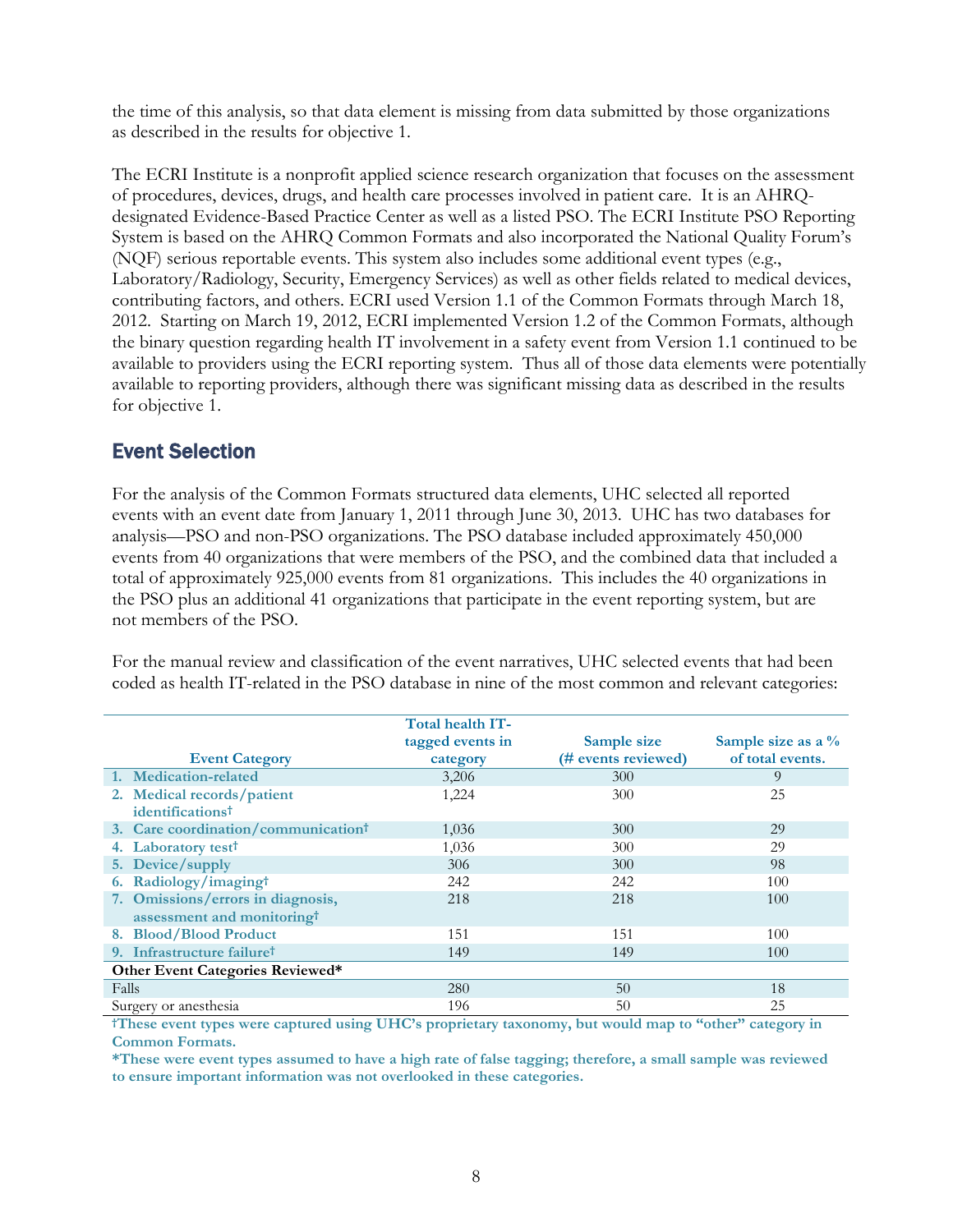The event categories Medication-related, Device/supply, and Blood/Blood Product coincide with the Common Formats event categories. The others fall with the Common Formats "Other" event category. For event categories with less than 300 events, UHC manually reviewed the narrative for all of the events coded as health IT-related. For event categories with more than 300 events, UHC reviewed a random sample of 300 events. In addition, UHC reviewed a random sample of 50 health IT-related events in the Common Formats Surgery or Anesthesia category, plus 50 events in the Common Formats Fall category to ensure that important information was not overlooked in these categories, which were expected to have a low rate of actual health IT involvement.<sup>[1](#page-9-1)</sup>

To address the question of false negative tagging of health IT events in the Common Formats, UHC selected a random sample of 500 events in which the answer was "no" to the question "Did this event involve health IT?" The random sample was derived from the same 9 categories listed above. To assist in rapidly identifying possible health IT-related events, UHC developed a list of health ITrelated words or combinations of words, and then searched the narratives of the random sample of 500 events for these terms. The search words included: help desk, electronic medical record, EMR, electronic health record, EHR, CPOE, computer, alert, IT and help or assist, software, hardware, network, malware, upgrades, interface, system and down, downtime, wired, wireless, programming, corruption, internet, technology, information system, information exchange, HIE, E-prescribing, data, and override. UHC read the event narratives where there were matches on these terms to assess actual health IT involvement. Narratives that did not match on any of these terms were assumed to be correctly classified as not health IT-related.

The ECRI Common Formats structured data analysis included over 300,000 events in the PSO database with event dates from October 10, 2009 through March 29, 2014. To select records for manual review of the event narratives, ECRI identified a set of events likely to be health IT-related by searching the narratives for a series of terms that were likely to indicate health IT involvement. That search returned 10,717 event reports. ECRI narrowed down the list by filtering for events that contained the terms ('order' AND ('record' OR 'document')). This filter returned 1,202 unique events which were then manually reviewed.

### <span id="page-9-0"></span>Classification of Health IT-related Safety Events

Both UHC and ECRI categorized the health IT-related events in their samples according to the data elements in the Common Formats, Version 1.2, as well in the Magrabi (2012) classification. There is significant overlap between the two classification systems, as well as areas of difference. For example, both classifications include categories for the following concepts, although the level of detail in the available classification terms varies:

- Hardware or network failure or unavailability
- Software interface with device or other software
- Software design, configuration, or functionality
- Data output or display
- Data entry

 $\overline{a}$ 

<span id="page-9-1"></span><sup>&</sup>lt;sup>1</sup> The Common Formats also include event categories for Healthcare-associated Infections, Perinatal, and Pressure Ulcer. There were few events in these categories coded as health IT-related in the structured data. Therefore UHC did not conduct manual review on these event types.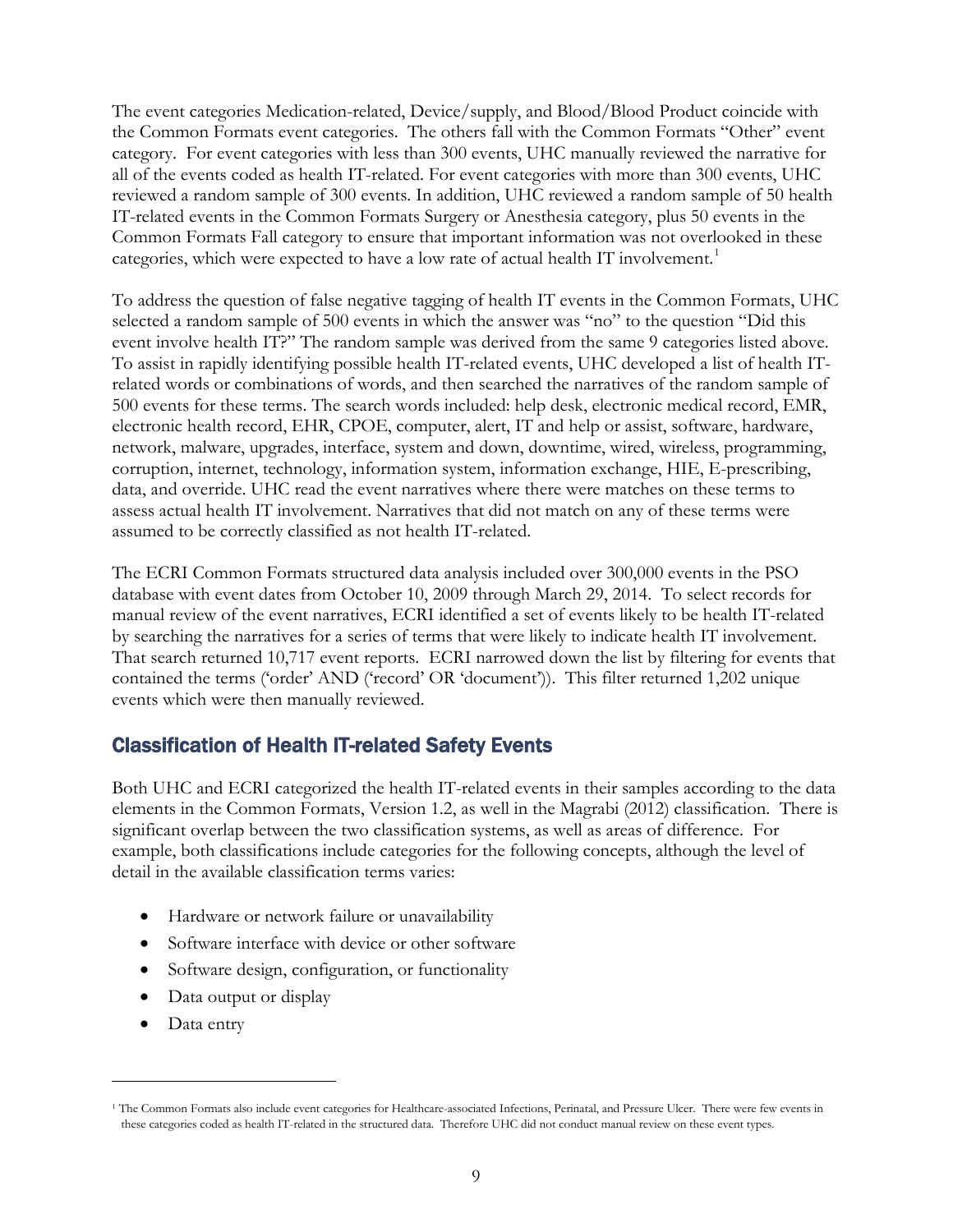The Common Formats include details not found in the Magrabi classification on software maintenance issues and the types of health IT systems involved in an event. Magrabi includes information on contributing factors related to human actions that are not found in the Common Formats. By using concepts from both classification systems to categorize the event narratives, the UHC and ECRI researchers were able to produce rich metadata for analysis.

# <span id="page-10-0"></span>**Results**

### <span id="page-10-1"></span>Objective 1 – Analyze Health IT Safety Event Structured Data

ECRI and UHC analyzed the structured data from the Common Formats in their reporting systems. In the ECRI database, in almost 96% of all events reported (n=299,241 out of 312,881), there was no response to the question, "Was Health IT implicated in the event?" Of the 13,640 reports that did include a response to the question, 10,280 (75%) indicated that health IT was not involved, 2,605 (19%) were unsure whether health IT had contributed to the event, and only 755 (5.5%) reports indicated that health IT did play a role in the event. Of the 755 reported health IT events, 513 (68%) were classified as incidents, 110 (15%) as near misses, and 132 (18%) as unsafe conditions. The low completion rate for the health IT questions limited the ability to conduct more in-depth analysis of these events.



In the UHC PSO database, the Common Formats question indicating health IT involvement was answered approximately half the time, providing a larger set of records for analysis. Specifically, this question was answered for 229,248 events in the PSO data and for 438,568 events in the combined data. In the PSO data, 9,726 events involved health IT, representing 4.2% of events for which the health IT question was answered. In the combined data, 20,758 events involved health IT, representing 4.7% of the events for which the health IT question was answered. The rest of the results related to the analysis of structured data in this section are from the UHC data.

As shown on Figure A, about 55% of all

events identified as health IT-related in the structured data were entered under the "other" report category, making it difficult to determine the clinical problem involved in these events from these data. Of the 9 Common Formats categories, medication-related events were by far the most common health IT-related event in the PSO data and in the combined data, accounting for 33%  $(n=3,206)$  and  $36\%$   $(n=7501)$  of events respectively, more than double the percentage for nonhealth IT-related events. Devices and/or Medical/Surgical Supplies were involved in about 3% of health IT-related events in both UHC datasets (n=306, n=686). Patient falls accounted for about 3% of health IT-related events (n=280, n=641), surgery and anesthesia for about 2%, blood and blood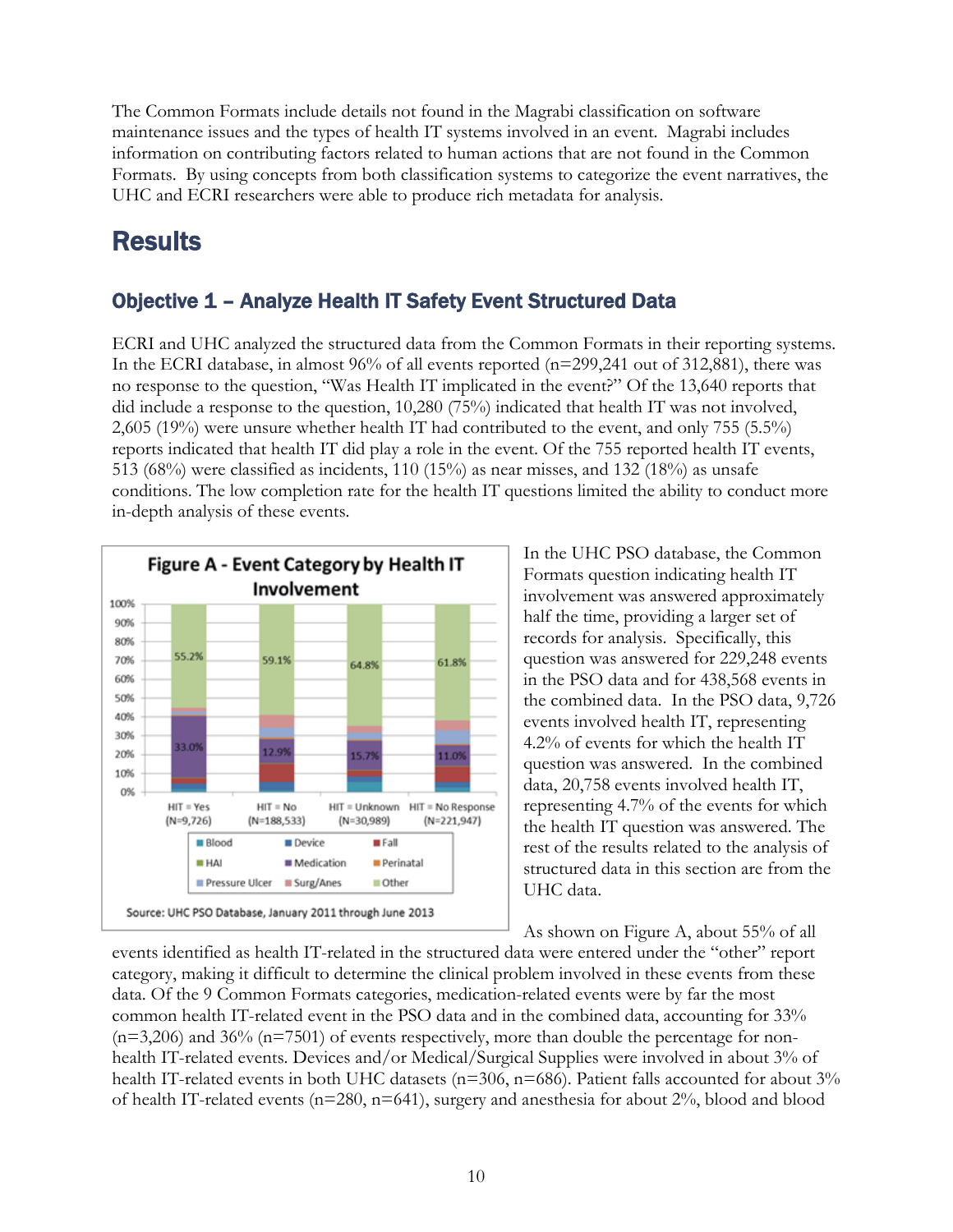products for about 1-2%, and pressure ulcer for about 1%. The remaining event type categories accounted for less than 1% of health IT-related events.

Figure B shows that about 60% of the events involving health IT were categorized as an incident (i.e., they reached a patient although they may not have resulted in harm to the patient), 14% as near miss event and 26% as an unsafe condition in both UHC datasets. There was more near-miss reporting in health IT-related events compared to events that did not involve health IT. The categories of health IT-related events that were more likely to be incidents than near misses or unsafe conditions were blood/blood product events, medication events, and surgery/anesthesia events; whereas device/supply events less commonly reached the patient.



Contributing factors were identified in 4,522 health IT-related PSO reports (62% of incidents and near misses) and 10,105 health IT-related reports in the combined data (66% of incidents and near misses) as shown in Figure C. In both UHC databases contributing factors were identified for about five to six percent more health IT-related cases than for the non-health IT-related cases. The Common Formats do not collect contributing factors for unsafe conditions. The most common contributing factors to health IT-related events in both UHC datasets were communication among staff and team members (40-42%), staff inattention (33-34%), accuracy of the data (21-23%), and availability of data (10-12%). These factors were more frequently identified in health IT-related events than in events that were not health IT-related. Managers identified issues with data accuracy and availability approximately 5 times more often in health ITrelated events. Communication among staff and inattention issues were about 1.5 times more common in health IT-related events.



#### **Figure C - Leading Contributing Factors\***

#### HIT-Related Events

- Communication Among Staff (40.0%)
- Inattention (33.8%)
- Data Accuracy (20.7%)
- Data Availability (11.7%)
- Data, Other (9.9%)
- Communication, Staff to Patient (9.5%)
- Physical Surroundings (9.4%)
- Equipment/Device Function (6.1%)

#### Non-HIT-Related Events

- Communication Among Staff (24.8%)
- Inattention (21.7%)
- Physical Surroundings (12.5%)
- Communication, Staff to Patient (9.3%)

\*Percentages are based on cases where at least one contributing factor was identified. Percentages add to more than 100% since more than one factor may be identified per event.

Source: UHC PSO Database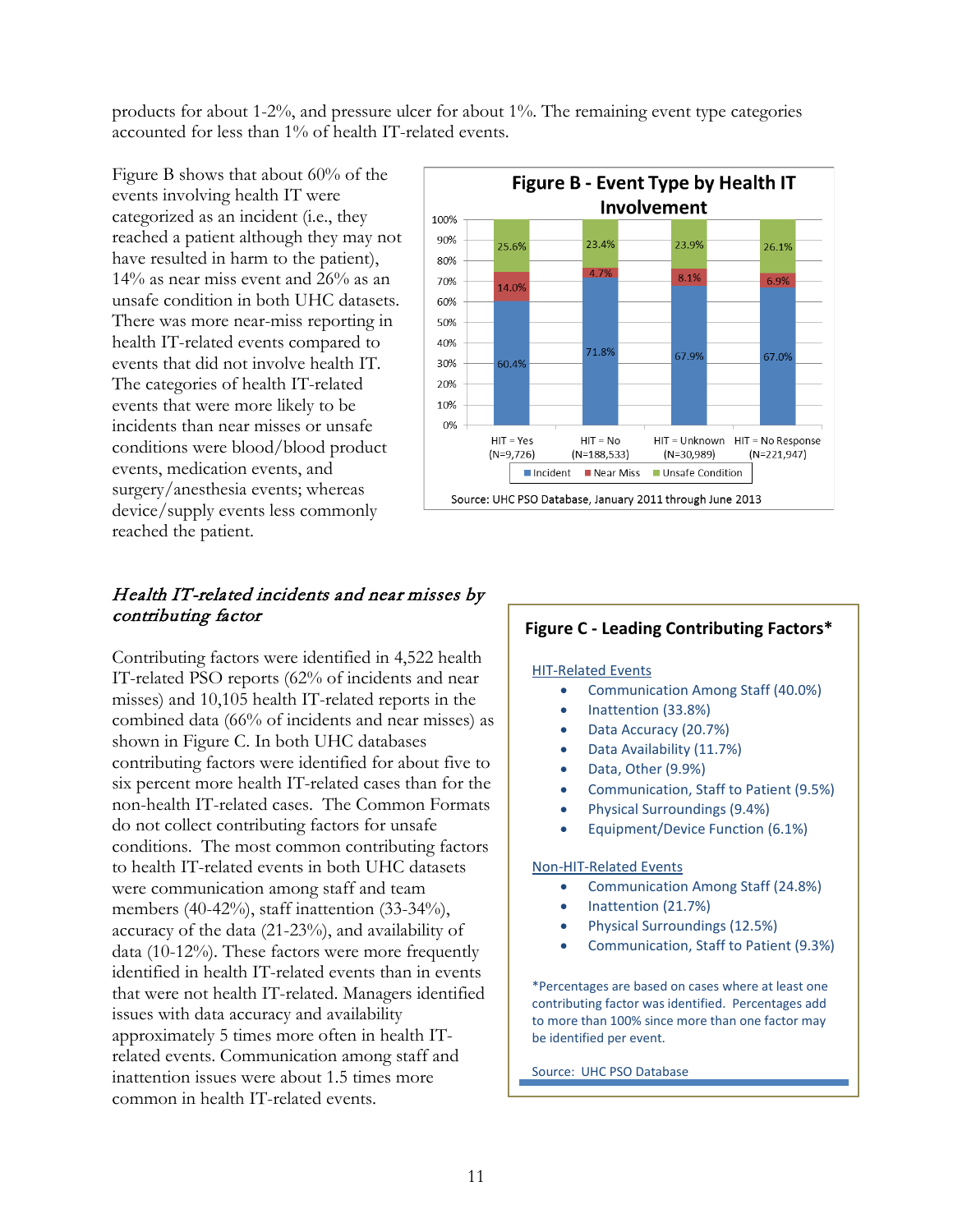#### Health IT-related incidents by preventability

In the Common Formats, reporters of incidents are asked to assess the incidents' preventability. This question is not applicable to near misses or unsafe conditions. In both UHC datasets, health ITrelated incidents were more commonly identified as almost certainly or likely to be preventable (74%-76%) compared to about 50%-54% of incidents that were not health IT-related as shown in Figure D. For more than half of incidents the preventability question was not answered.



### Health IT-related incidents by AHRQ harm score v.1.1

In the Common Formats, reporters of incidents are asked to assess the harm to the patient based on a seven-level scale. Overall, incidents involving health IT were less likely to result in harm when compared to those events that were not health IT-related as indicated in Figure E. Events that were not health IT-related were about 1.5 times likely to be categorized as needing additional treatment or resulting in temporary harm. A difference was also seen in high harm events where 0.5-0.6% of health IT-related events resulted in permanent harm or death compared to 0.9%-1.0% of events that did not involve health IT, although the number of cases was small.



### Health IT-tagged incidents by age group, gender, race, and ethnicity of patients involved

Patients 18-65 years old were most commonly involved in health IT-related event (54%-56%, as reflected in both UHC datasets), followed by mature adults age 65-74 years old (12%-13%), and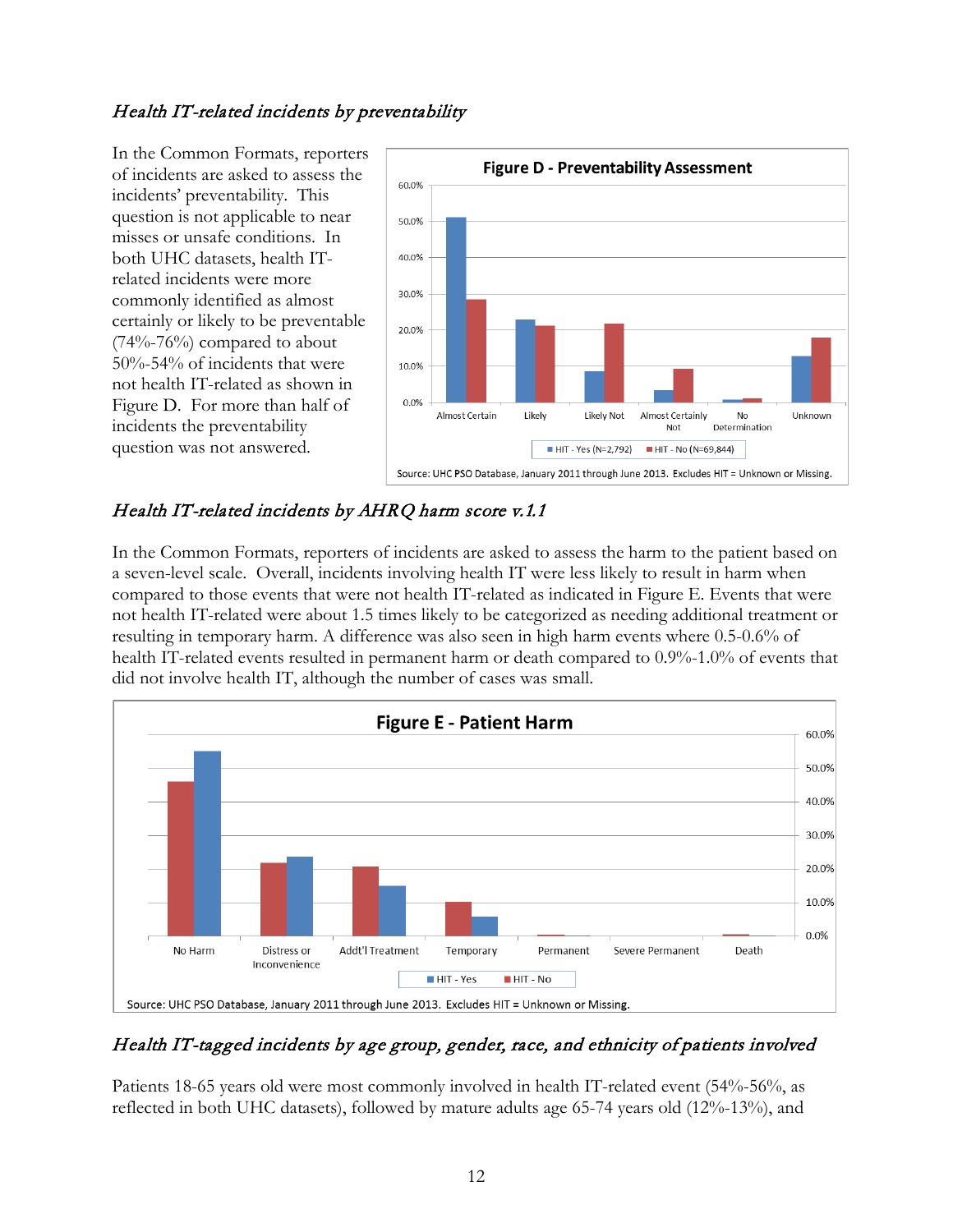older adults age 75-84 years old (8%-9%). Neonates and infants were involved in about 6%-7% of events, followed by children age 1-12 years old (6%-5%). Little difference in the age distribution was noted in health IT-related events when compared to those that did not involve health IT, and the frequency of health IT-related events did not vary greatly by age group. The distribution of males (47%-48%) and females (50%-49%) affected by health IT-related events was similar to nonhealth IT-related events. The race (80%-83%) and ethnicity question (83%-84%) was commonly not answered in these event reports. Of the health IT-related incidents that had the patient's race identified, 76% were white and 22% were black or African American. No difference was seen compared to events that did not involve health IT.

### <span id="page-13-0"></span>Objective 2 - Categorize Events Coded as "Other" In the Common Formats

In the UHC analysis of the structured data in the PSO database described above, fully 55 percent of the events fell into the Common Formats Other category. One-third of these events fell into the Medication or Other Substance category. The remainder of the Common Formats categories accounted for 3 percent of the events or less. The large number of events in the Other category may be due in part to the design of the Common Formats event types around the impact, or potential impact, on patients. Some of the events in the Other category in this analysis may contribute to subsequent events that impact patients more directly and which are explicitly distinguished in the Common Formats.

To address objective 2, UHC used the coded data in its proprietary taxonomy to illuminate the types of events in the Other category. Table 1 provides a more detailed look at the distribution of the 5,370 health IT-related events in the Common Formats Other category based on the UHC taxonomy. The largest subset of these events fell in the medical record or patient identification group. This includes patient identification issues and incomplete or incorrect chart or order entries. Other large groups include care coordination and communication issues and laboratory test issues. Infrastructure failures include information system problems leading to a lack of availability of IT systems.

|                                                   | Number of |
|---------------------------------------------------|-----------|
| <b>UHC Proprietary Taxonomy Category</b>          | Events    |
| Medical records or patient identification issues  | 1,224     |
| Care coordination/communication issues            | 1,036     |
| Laboratory test issues                            | 1,036     |
| Radiology/imaging                                 | 242       |
| $\overline{\text{O}}$ mission/errors in diagnosis | 218       |
| Infrastructure Failure                            | 149       |
| Behavioral                                        | 79        |
| Food/Nutrition                                    | 53        |
| Respiratory care                                  | 46        |
| Other                                             | 531       |
| All other events combined <sup>2</sup>            | 696       |

#### **Table 1: Health IT-Related Events in the Common Formats "Other" Category, Classified According to the UHC Proprietary Taxonomy**

Source: UHC PSO Database

 $\overline{a}$ 

<span id="page-13-1"></span><sup>2</sup> All other event types with lower number of events (< 1%) tagged as health IT-related were combined.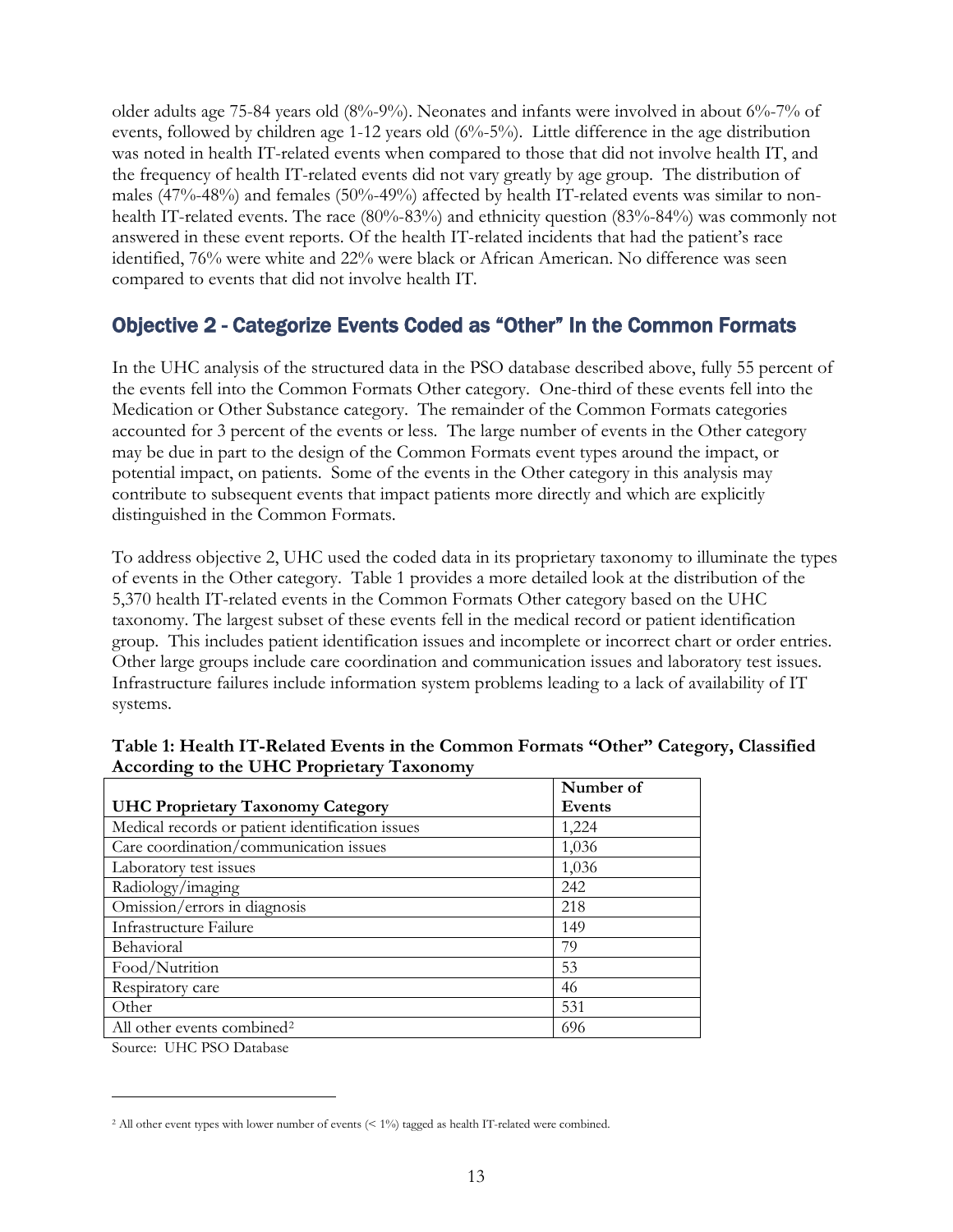## <span id="page-14-0"></span>Objective 3 – Understand Health IT-related Safety Events by Analyzing Event **Narratives**

Our approach to the third objective relied on manual review of a sample of narrative descriptions of events that were coded as health IT-related in the Common Formats structured data. This manual review allowed for a more complete coding of the aspects of the event related to health IT. ECRI and UHC independently classified and analyzed event narratives for a sample of events that involved health IT. The sample selection and event classification methods were similar, but also had important differences as described in the Methods section. Hence, we present the results for each PSO separately rather than aggregating or comparing the results.

ECRI analysts identified 671 events as health IT-related out of the total sample of 1,202. These events were then classified by the reviewers into both the Common Formats Version 1.2 health IT categories and the categories from the Magrabi (2012) based on the information in the event narrative. The results for the Common Formats are shown in Table 2. This table includes columns for the Medication or Other Substance and Laboratory Test/Radiology subsets as well as for the full set of 671 events. These were the only subcategories for which there were a sufficient number of health IT-related events for analysis. The most common EHR components involved in these events were CPOE, eMAR, and clinical documentation systems. Data entry or selection issues were the most common problem for all health IT reports, and for events related to medication-related processes and diagnostic services.

| <b>Error</b> Type                          | ALL health IT-<br>related reports<br>$(N=671)$ | <b>Medication</b> or<br>Other<br>Substance<br>$(N=307)$ | Laboratory<br><b>Test/Radiology</b><br>$(N=104)$ |
|--------------------------------------------|------------------------------------------------|---------------------------------------------------------|--------------------------------------------------|
| Involve medication/substance               | 305                                            | 260                                                     | 2                                                |
| Type of health IT Device                   |                                                |                                                         |                                                  |
| <b>Component of Administration/Billing</b> |                                                |                                                         |                                                  |
| Master Patient Index                       | 5                                              | 1                                                       |                                                  |
| Registration/Scheduling                    | 23                                             |                                                         |                                                  |
| Coding/billing                             | $\theta$                                       |                                                         |                                                  |
| Unknown Administration/ Billing            | $\overline{0}$                                 |                                                         |                                                  |
| Other Administration/ Billing              | $\Omega$                                       |                                                         |                                                  |
| <b>Automated dispensing</b>                | 36                                             | 35                                                      |                                                  |
| <b>EHR/Component of EHR</b>                |                                                |                                                         |                                                  |
| <b>CPOE</b>                                | 354                                            | 178                                                     | 48                                               |
| Pharmacy                                   | 75                                             | 68                                                      |                                                  |
| eMAR                                       | 194                                            | 167                                                     | $\overline{2}$                                   |
| Clinical documentation                     | 211                                            | 50                                                      | 33                                               |
| <b>CDS</b>                                 | $\overline{0}$                                 |                                                         |                                                  |
| Unknown EHR                                | $\overline{4}$                                 | $\overline{2}$                                          | $\mathbf{1}$                                     |
| Other EHR                                  | 3                                              | $\overline{2}$                                          |                                                  |
| <b>User interface Device</b>               | $\theta$                                       |                                                         |                                                  |
| Lab Information System                     | 40                                             |                                                         | 23                                               |
| Radiology/imaging/PACS                     | 16                                             |                                                         | 9                                                |
| <b>Other Component</b>                     | 22                                             | 3                                                       | 14                                               |

|  |  |  |  |  |  | Table 2: Common Formats Classification of Health IT-Related Safety Events |
|--|--|--|--|--|--|---------------------------------------------------------------------------|
|--|--|--|--|--|--|---------------------------------------------------------------------------|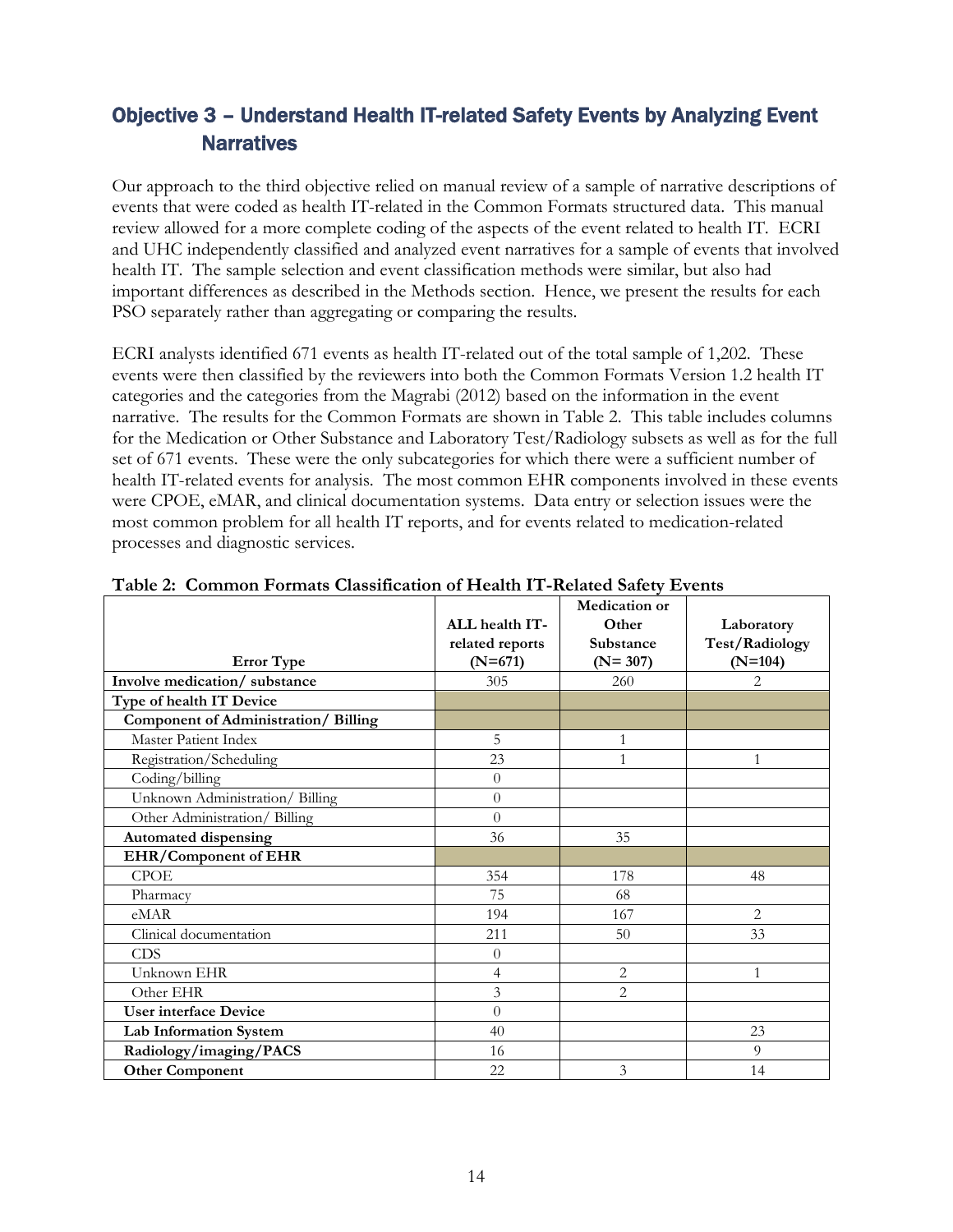|                                                | ALL health IT-<br>related reports | <b>Medication or</b><br>Other<br><b>Substance</b> | Laboratory<br><b>Test/Radiology</b> |
|------------------------------------------------|-----------------------------------|---------------------------------------------------|-------------------------------------|
| <b>Error</b> Type                              | $(N=671)$                         | $(N=307)$                                         | $(N=104)$                           |
| Circumstances                                  |                                   |                                                   |                                     |
| Incompatibility                                | 8                                 | $\overline{4}$                                    |                                     |
| Equipment/ device function                     |                                   |                                                   |                                     |
| Loss or delay of data                          | 23                                | 9                                                 | $\overline{4}$                      |
| Data does not match patient                    | 32                                | 7                                                 | 6                                   |
| Image measurement/ corruption issue            | $\mathbf{1}$                      |                                                   | 1                                   |
| Image orientation incorrect                    | $\theta$                          |                                                   |                                     |
| Incorrect test results                         | 5                                 |                                                   | 3                                   |
| Incorrect software programming<br>calculation  | $\mathbf{1}$                      |                                                   |                                     |
| Incorrect/inappropriate alert                  | $\mathfrak{Z}$                    |                                                   |                                     |
| Other Equipment/device                         | 3                                 |                                                   | 1                                   |
| Equipment/ device maintenance                  | $\overline{0}$                    |                                                   |                                     |
| Hardware failure or problem                    | 4                                 | 1                                                 | 1                                   |
| Network failure or problem                     | $\overline{2}$                    |                                                   | $\overline{2}$                      |
| <b>Ergonomics or User Interface Issues</b>     |                                   |                                                   |                                     |
| Hardware Location (e.g., awkward<br>placement) | $\theta$                          |                                                   |                                     |
| Data entry or selection                        | 434                               | 212                                               | 70                                  |
| Information display or presentation            | 14                                | 5                                                 |                                     |
| Alert/ alarm fatigue                           | $\overline{0}$                    |                                                   |                                     |
| Other Ergonomics or User Interface             | $\theta$                          |                                                   |                                     |
| Security virus or other malware issues         | $\overline{c}$                    |                                                   |                                     |
| Unexpected software design issue               | 8                                 | 7                                                 |                                     |
| <b>Unknown Circumstance</b>                    | 4                                 | $\overline{c}$                                    | 1                                   |
| <b>Other Circumstance</b>                      | $\overline{3}$                    | $\mathbf{1}$                                      |                                     |

**Table 2: Common Formats Classification of Health IT-Related Safety Events, Continued**

Source: ECRI Institute PSO Database

The distribution of health IT-related events in the ECRI database according to the Magrabi classification is shown in Table 3. Commonly occurring categories include failure to communicate or carry out a task, missing data, failure to update data, and wrong input.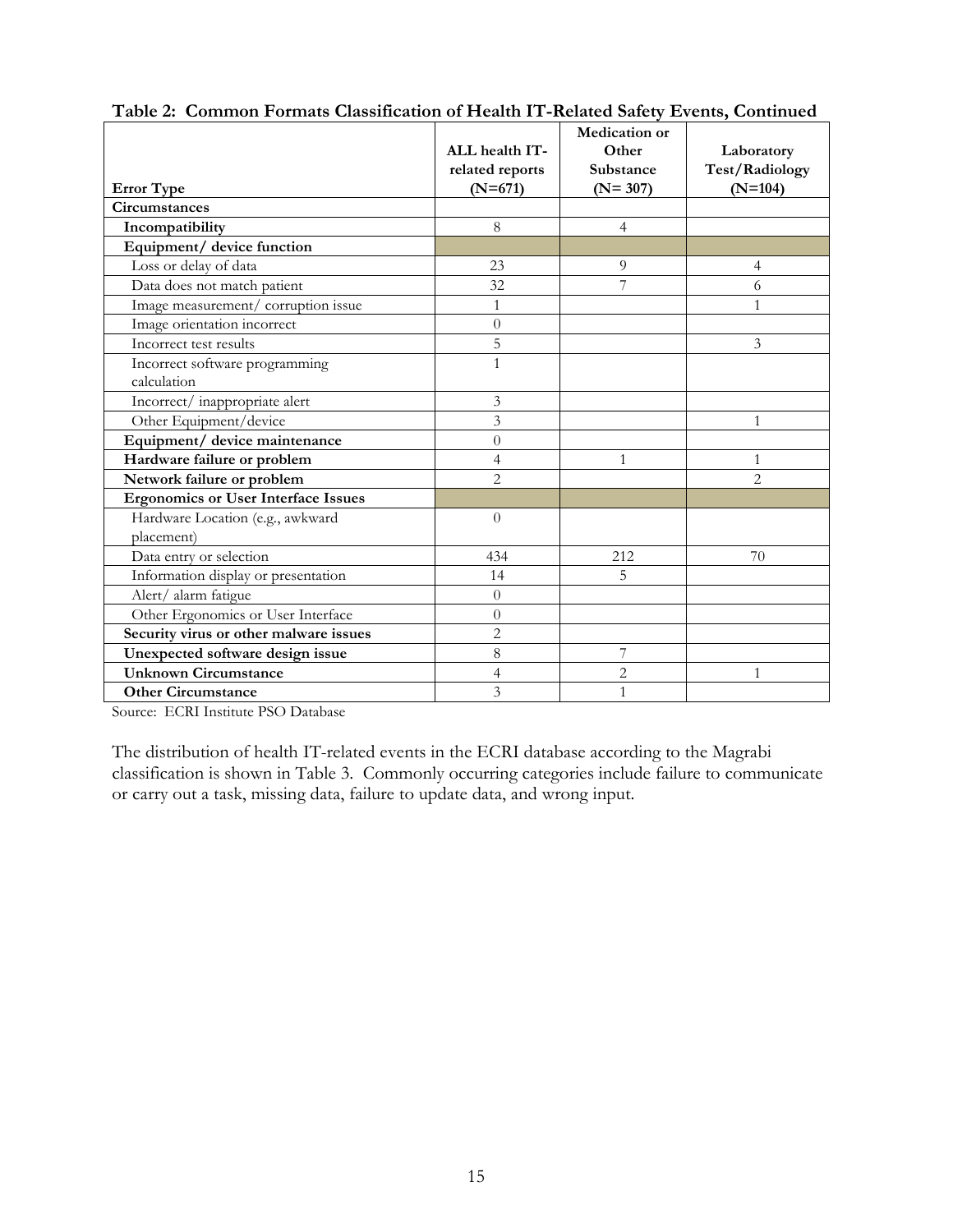|                                                                         | ALL health     | Medication     |                       |
|-------------------------------------------------------------------------|----------------|----------------|-----------------------|
|                                                                         | IT-related     | or Other       | Laboratory            |
|                                                                         | reports        | Substance      | <b>Test/Radiology</b> |
| <b>Error</b> Type                                                       | $(N=671)$      | $(N = 307)$    | $(N=104)$             |
| 1.1 Data Capture Down or Unavailable                                    | 2              |                |                       |
| 1.2.1 Wrong input                                                       | 125            | 50             | 18                    |
| 1.2.1.1 Wrong input- Units Error                                        | 6              | 6              |                       |
| 1.2.1.2 Wrong input- Wrong fields                                       | 13             | 6              | $\overline{c}$        |
| 1.2.2 Missing Data- Entry                                               | 157            | 71             | 27                    |
| 1.2.3 Fail to Update Data                                               | 153            | 77             | 18                    |
| 1.2.4 Fail to communicate/carry out task                                | 180            | 86             | 36                    |
| 2.1 Network Down or slow                                                | 1              |                | $\mathbf{1}$          |
| 2.2 System Interface Issues                                             | 11             | 5              |                       |
| 3.1 Output device down or unavailable                                   | $\overline{c}$ | $\mathbf{1}$   |                       |
| 3.2 Record Unavailable                                                  | 24             | $\overline{7}$ | $\overline{2}$        |
| 3.3 Output/display error                                                | 2              | 1              |                       |
| 3.4.1 Wrong record retrieved                                            | 21             | 7              | 3                     |
| 3.4.2 Missing Data (did not look at complete record)                    | 16             | 10             |                       |
| 3.4.3 Didn't look                                                       | 19             | 9              | $\mathbf{1}$          |
| 3.4.4 Not Alerted                                                       | 4              | $\mathbf{1}$   |                       |
| 3.4.5 Misread/misinterpret                                              | 10             | 4              | 1                     |
| 4.1 Computer system down or too slow                                    | 9              |                | $\overline{2}$        |
| 4.2 Software Not Available                                              | 4              | 1              |                       |
| 4.3 Unable to Login                                                     | 1              |                |                       |
| 4.4.1 Software issue- functionality                                     | 6              | 4              |                       |
| 4.4.2 Software issue- system configuration                              | 15             | 7              | 3                     |
| 4.4.2.1 Software issue- system configuration- Default                   | 5              | 3              |                       |
| 4.4.3 Software issue- Device Interface                                  |                |                |                       |
| 4.4.4 Software issue- Network configuration                             | 0              |                |                       |
| 4.5 Data Loss                                                           | 6              | 1              | 2                     |
| 5.1 Contributing factors- Staffing/training                             | 9              | $\overline{4}$ | $\overline{2}$        |
| 5.2.1 Contributing Factor- Cognitive Load- Interruption                 |                |                |                       |
| 5.2.2 Contributing Factor- Cognitive Load- Multi-tasking                |                |                | 1                     |
| 5.3.1 Contributing Factor- Failure to carry out duty-Failure to log off | 9              | 4              | 1                     |
| Contributing Factor- Paper vs EHR Mismatch                              | 14             | 7              | 1                     |

#### **Table 3: Magrabi Classification of Health IT-Related Safety Events**

Source: ECRI Institute PSO Database

The UHC analysis identified the type(s) of health IT involved in each event. These results, shown on Table 4, indicate that clinical documentation systems in the EHR are the most frequently identified type of health IT involved in safety events (42.1 percent of events), followed by CPOE (30.0 percent), and laboratory information systems (10.2 percent), although there were a significant number of events associated with other types of health IT, including administrative IT associated with practice management, registration, and appointment/scheduling systems (9.5 percent). Health IT types indicated with a \* are included in the Common Formats.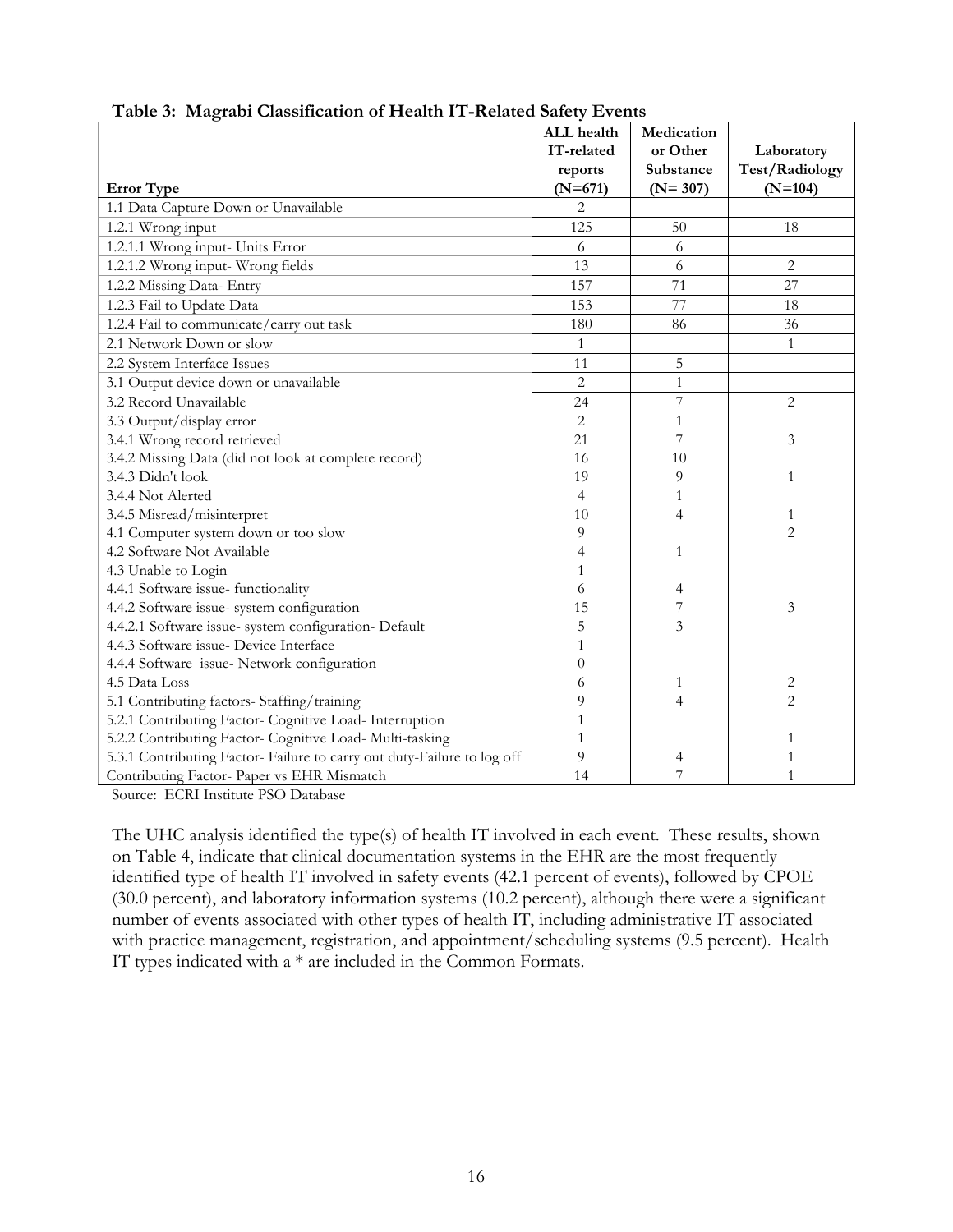| Type of Health IT Involved                                                                                                     | Number of<br>Eventst |
|--------------------------------------------------------------------------------------------------------------------------------|----------------------|
| *Administrative - Master patient index                                                                                         | 20                   |
| *Administrative - Practice management, Registration/appointment scheduling system                                              | 148                  |
| *Administrative - Other                                                                                                        | $\Omega$             |
| *Automated Dispensing Machine                                                                                                  | 14                   |
| *Billing - Coding/billing system                                                                                               | 3                    |
| <b>Blood Management System</b>                                                                                                 | 38                   |
| Cardiovascular Information System (CVIS)                                                                                       | $\overline{4}$       |
| *EHR - Clinical decision support system                                                                                        | 8                    |
| *EHR - Clinical documentation system                                                                                           | 657                  |
| *EHR - Computerized Prescriber Order Entry - Medication                                                                        | 171                  |
| *EHR - Computerized Prescriber Order Entry - Other                                                                             | 296                  |
| *EHR - Electronic medication administration record (eMAR)                                                                      | 83                   |
| EHR - Entire system                                                                                                            | 16                   |
| *EHR - Other                                                                                                                   | $\overline{2}$       |
| *EHR - Pharmacy system                                                                                                         | 45                   |
| *Human interface device (e.g., hardware, keyboard, mouse, touchscreen, speech<br>recognition system, monitor/display, printer) | 26                   |
| *Laboratory information system (LIS), including microbiology, and pathology systems                                            | 159                  |
| Operating Room Information System                                                                                              | 6                    |
| *Radiology Information System (RIS), including picture archiving and communication<br>system (PACS)                            | 79                   |
| <b>Total Health IT-related Events</b>                                                                                          | 1,559                |

#### **Table 4: Types of Health IT Involved in Safety Events**

Source: UHC PSO Database.

†More than one type of health IT could be identified in an event, so the total of the technology types is greater than the number of health IT-related events.

\*Categories in the AHRQ Common Formats Version 1.2.

Similar to ECRI, UHC also applied codes from the Common Formats Version 1.2 and the Magrabi classification, as well as selected other codes suggested by the data. These results are shown in Table 5. Categories or subcategories indicated with (M) are from the Magrabi classification while those with a \* are from the Common Formats. Results for the event-type subsets in the UHC sample such as medication, patient identification, care coordination, laboratory testing, radiology/imaging, and others were completed, but are not shown on the table.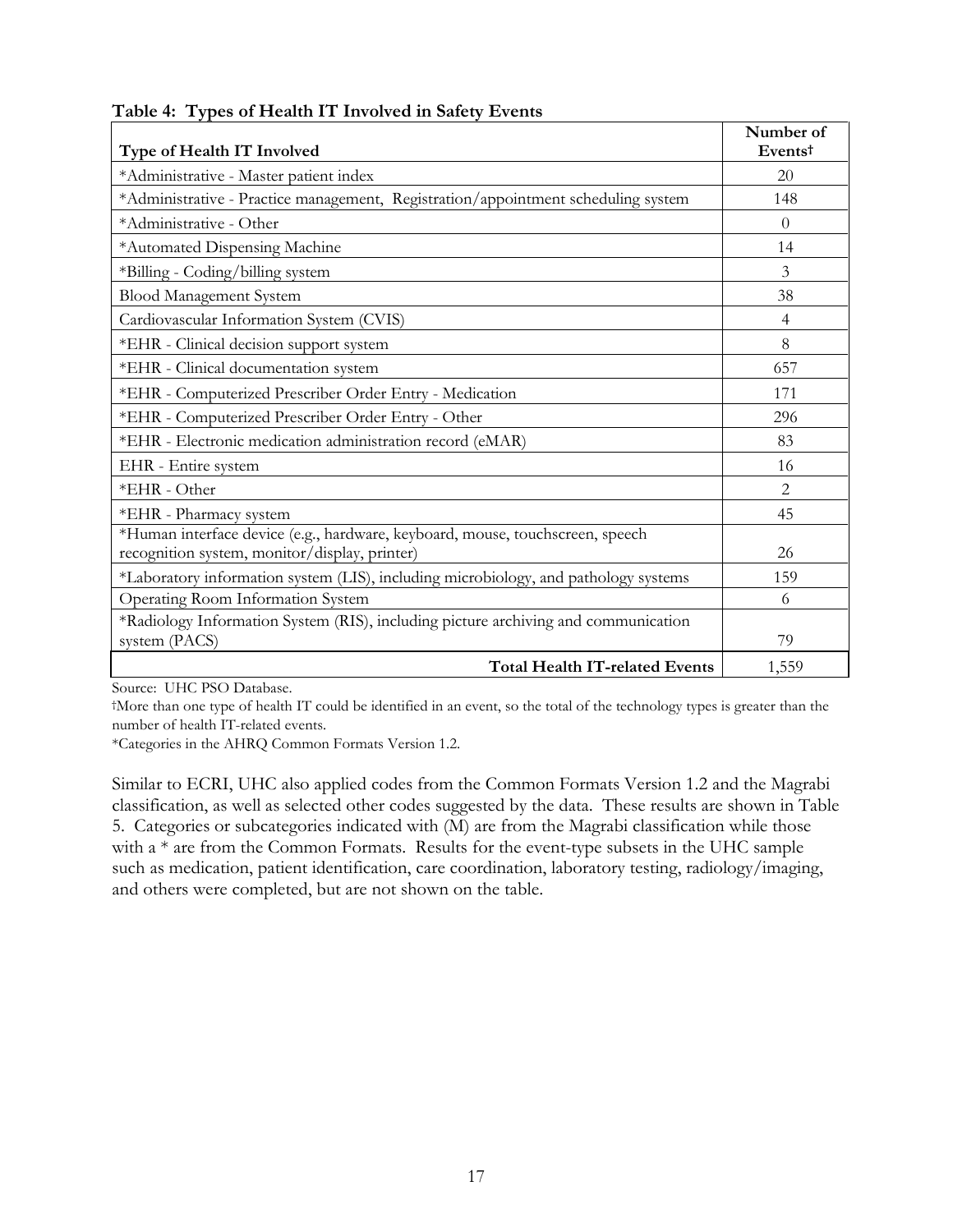| Category                                                                  | Subcategories                                                             | Total          |
|---------------------------------------------------------------------------|---------------------------------------------------------------------------|----------------|
| Computer-Related                                                          |                                                                           | 1350           |
| (M) Data output/ display error                                            | Data not displaying/*Delay in receiving data/(M) Record unavailable       | 184            |
| $(n=392, 25.1\%)$                                                         | Incomplete/incorrect display of order, treatment, medication, or          | 104            |
|                                                                           | procedure                                                                 |                |
|                                                                           | (M)*Loss of data                                                          | 53             |
|                                                                           | *Incomplete/incorrect_display test results                                | 21             |
|                                                                           | Incomplete/incorrect display patient information or diagnosis             | 15             |
|                                                                           | *System returned or stored data that does not match patient               | 13             |
|                                                                           | *Image orientation/display of markers incorrect (flipped) or *image       | $\mathbf{1}$   |
|                                                                           | measurement/corruption issue                                              |                |
|                                                                           | Other output/display error                                                | $\mathbf{1}$   |
|                                                                           |                                                                           |                |
| (M) Software functionality or                                             | Does not function as intended, information inaccurate, or not updated     | 93             |
| configuration Issue                                                       | (M) Alerts not programmed or clinical decision support inadequate         | 45             |
| $(n=274, 17.6\%$                                                          | Necessary fields/selections not available                                 | 40             |
|                                                                           | Order format inflexible                                                   | 24             |
|                                                                           | *Incorrect software programming calculation / incorrect display of dosing | 17             |
|                                                                           | information (e.g. dose rounding, incorrect unit of measure)               |                |
|                                                                           | Other functionality/configuration issue                                   | 12             |
|                                                                           | Change in order not connected to previous order (duplicate orders)        | 10             |
|                                                                           | Order/medication canceling ambiguity                                      | 10             |
|                                                                           | *Alert incorrect or inappropriate                                         | $\,8\,$        |
|                                                                           | Procedure-linked medication/treatment issue (e.g. treatment not held      | 8              |
|                                                                           | before, resumed after or discontinued after procedure)                    |                |
|                                                                           | Auto-product selection resulting in wrong product                         | $\overline{4}$ |
|                                                                           | One time order remains on active list after completed                     | $\mathfrak{Z}$ |
| $(M)$ <sup>*</sup> Issue in the interface between software (n=247, 15.8%) |                                                                           | 247            |
|                                                                           | (M) Computer/system/software down/unavailable/slow (n=187, 12%)           | 187            |
| (M)*Issue in software interface                                           | Bedside monitor (including remote monitoring)                             | 58             |
| with a device (n=169, 10.8%)                                              | Bar code scanner                                                          | 42             |
|                                                                           | Printer issues (Inconsistencies in printed version and display of data,   | 37             |
|                                                                           | delays, not printing, wrong printer)                                      |                |
|                                                                           | Point of care testing (e.g., glucose, lab tests, EKG)                     | 26             |
|                                                                           | Other (e.g. IV pump)                                                      | 6              |
| (M)*Network failure/problem                                               | Failure/problem with wired or wireless                                    | 16             |
| $(n=31, 2.0\%)$                                                           | Network issue, not specified                                              | 15             |
| *Problem associated with maintenance or upgrades (n=24, 1.5%)             |                                                                           |                |
| *Hardware failure/problem (n=22, 1.4%)                                    |                                                                           | 22             |
| *Security, virus, or malware issue (n=4, 0.3%)                            |                                                                           | $\overline{4}$ |

**Table 5: Classification of Health IT-Related Safety Events**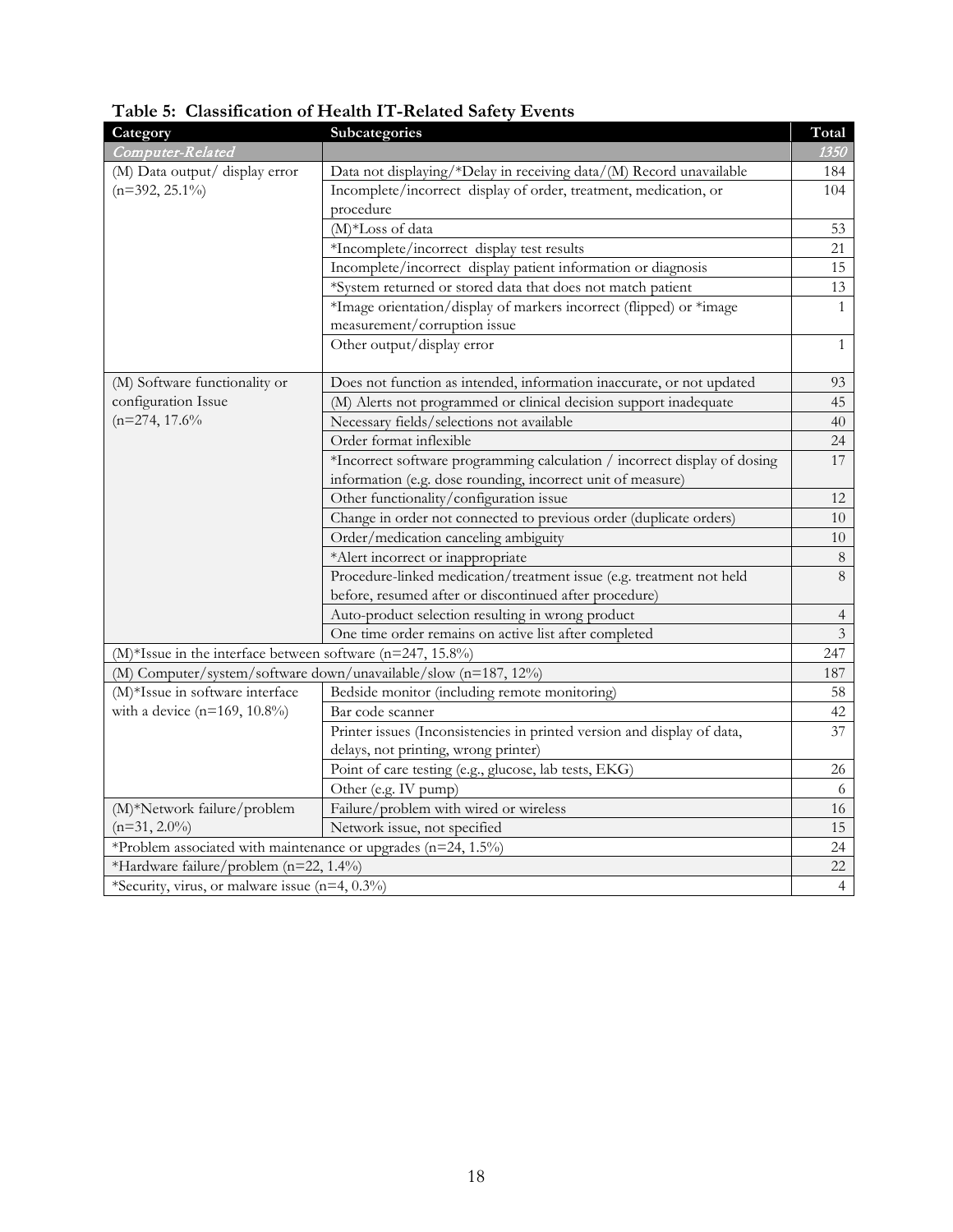| Category                                                                | <b>Subcategories</b>                                                            | Total |
|-------------------------------------------------------------------------|---------------------------------------------------------------------------------|-------|
| *Human-Computer Interface                                               |                                                                                 | 1676  |
| (M)*Data entry/retrieval error                                          | *Entered for or retrieved from the wrong patient                                | 246   |
| $(n=827, 53\%)$                                                         | (M)*Data not entered/incompletely entered                                       | 166   |
|                                                                         | *Entry incorrect patient information(demographic/clinical) for correct          | 98    |
|                                                                         | patient                                                                         |       |
|                                                                         | *Entry incorrect medication, treatment or procedure for correct patient         | 96    |
|                                                                         | *Entry incorrect test or test results for correct patient                       | 75    |
|                                                                         | Duplicate entry of patient accounts, orders, tests, or treatments               | 44    |
|                                                                         | Failure to update data or download data                                         | 43    |
|                                                                         | Entered in wrong place in record                                                | 23    |
|                                                                         | Deletion of information (e.g. orders for tests)                                 | 14    |
|                                                                         | Records unintentionally merged                                                  | 7     |
|                                                                         | *Entry incorrect diagnosis for correct patient                                  | 7     |
|                                                                         | *Other incorrect entry for correct patient (e.g., wrong doctor, encounter)      | 8     |
| Missed/overlooked information                                           | Orders                                                                          | 146   |
| $(n=199, 12.8\%)$                                                       | Other clinical information                                                      | 31    |
|                                                                         | Laboratory/test results                                                         | 22    |
| Did not review / seek out info in record $(n=138, 8.8\%)$               |                                                                                 | 138   |
|                                                                         | (M)*Design of user interface/display of information/interpretation (n=56, 3.6%) | 56    |
| Access issue (e.g., unable to log in, multiple user issue) (n=39, 2.5%) |                                                                                 | 39    |
| User ignored or overrode an alert ( $n=12$ , 0.7%)                      |                                                                                 | 12    |
| <b>Total Health IT-Related Events</b>                                   |                                                                                 | 1559  |

**Table 5: Classification of Health IT-Related Safety Events, Continued**

Source: UHC PSO Database.

\*Categories in the AHRQ Common Formats Version 1.2.

(M) Categories in the Magrabi (2012) classification.

Note: An event can be assigned to more than one category, so the sum of the categories is more than the total number of events.

The narrative descriptions of events in UHC's data provided rich information about the types of computer-related and human-computer interface issues in HIT-related events and when health ITrelated issues occurred in the course of care. Health IT-related errors occurred at nearly every stage of the care delivery process. For example, in the medication process, errors occurred during ordering, transcribing, dispensing, administration, and monitoring. In laboratory, blood, or radiology processes, errors occurred during ordering, collecting specimens or administering treatment or tests, and interpreting or reporting results.

#### Computer-Related

Data output or display errors were the most common computer-related issue found in the data, representing 25% of computer-related events reviewed. Almost 50% of these incidents involved data that did not display, delays in receiving data, or records that were unavailable. In device events, failures occurred in the transmission of data from bedside monitors and point of care testing to the clinical documentation system. Medication orders did not display in the pharmacy system or the electronic medication administration record (eMAR), and medication errors occurred when the eMAR was filtered by time and medications were not in the view. In laboratory events, orders did not cross over to the laboratory information system and results did not display in the clinical documentation system or the prescriber's basket. Radiology orders, images or reports did not display or were lost. Problems occurred in the display/availability of data (orders, other clinical information, or the entire record) during transitions in care between units and settings and when patients were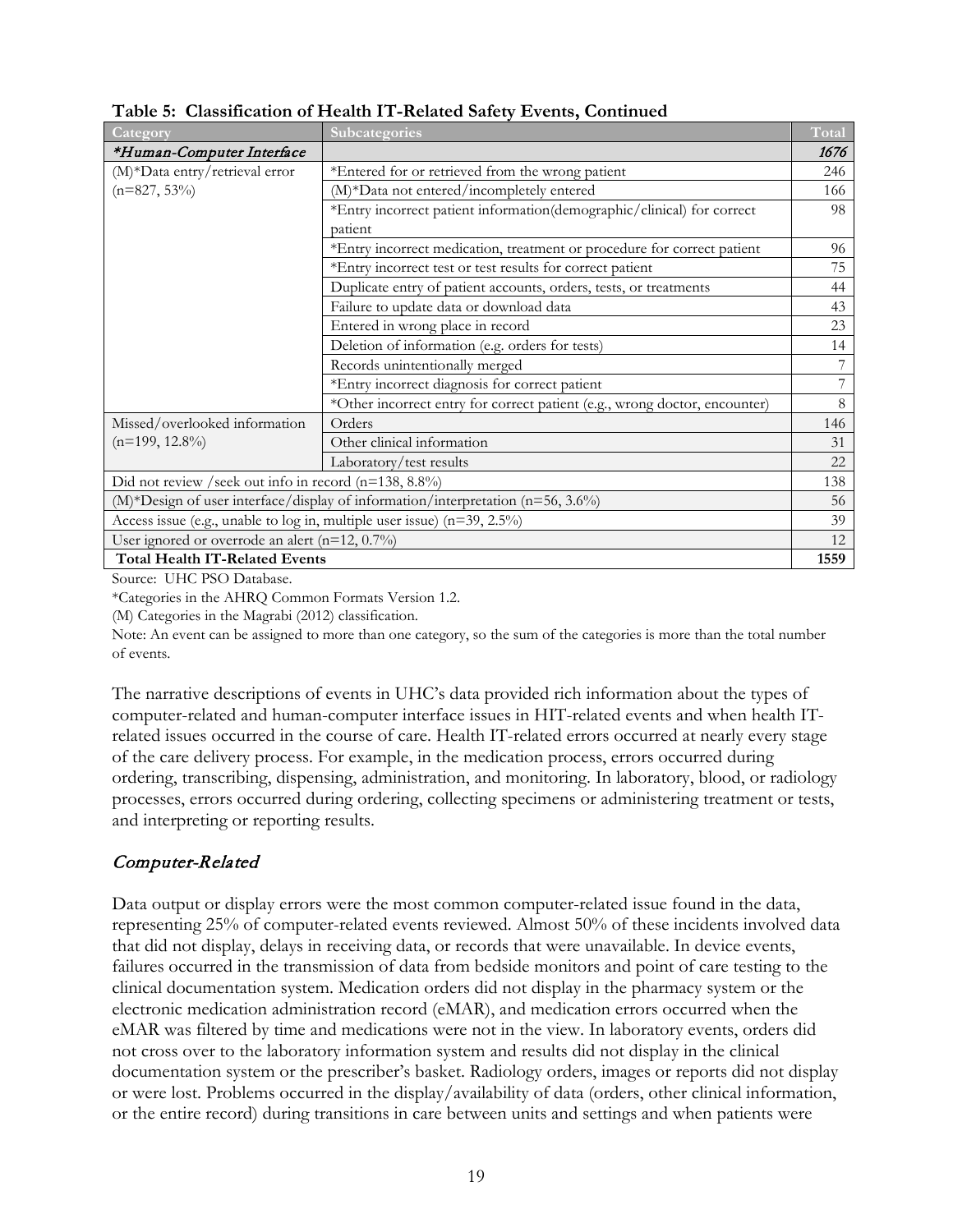discharged in error. In about one-fourth of data display issues, information—mostly involving orders and treatment—displayed incompletely or incorrectly. Orders were missed by laboratory personnel when they combined with another order.

Functionality and configuration issues were found in 18% of computer-related events. The software program was not updated or accurate, did not have necessary fields, or did not function as intended in its design or integrate well into clinical workflow. Restrictions or dependencies programmed into the software resulted in the need for workarounds when the conditions were not met, for example, when medications were not administered on time and dropped from the eMAR. Upgrades or code changes led to unintended problems with previous configured functions. Serious but infrequently reported events involved incorrect calculations and unit of measure or dose rounding issues. Incorrect or inappropriate alerts were noted in some events; however, inadequate alerts or clinical decision support were found more commonly. Alerts or clinical decision support may have prevented errors when entries were incomplete, medication orders were expiring, dosing or weights were out of range, duplicate orders were entered, and treatment or tests were contraindicated.

In 12% of computer-related events the computer, system, or software was down/unavailable or slow. Staff concerns and/or frustration was apparent in some of the event descriptions when technology was down, unavailable, slow or they couldn't get access, because they were unable to access or enter information which impeded patient care.

#### Human-Computer Interface

Over 50% of the health IT-related reports related to the human-computer interface involved some type of human data entry or retrieval error. Errors mainly involved the incorrect entry of patient demographic or clinical information (e.g., weight, height, or medical history) or entry of the wrong medication, treatment, procedure or test, or test results. Entry errors frequently occurred when orders were entered, but also occurred in the administrative software during registration/scheduling. Other entry errors were associated with the creation of duplicate orders or patient records, which led to tests that were repeated unnecessarily, extra doses of medication, and historical clinical information that was unavailable or missed.

Despite national efforts, wrong patient errors were among the most common human-computer interface issue—described in 15% of all health IT-related events associated with the humancomputer interface. Wrong patient errors were common in radiology- and laboratory-related events, and were reported more often in the emergency department and outpatient clinics. These errors occurred during encounters with clinicians, at the time of registration or appointment scheduling, or when orders or results were entered. The wrong patient often had the same or similar name or was a relative. Other factors contributing to entries into the wrong record include: clicking and bar code scanning errors, selecting the wrong record when two or more were open; failing to log off so that record remains open to the next user; hitting the wrong key (e.g. enter) on the keyboard causing advancement to another record; labeling errors; inattention; and distractions/interruptions. The vast majority could have been prevented by use of two patient identifiers, but this strategy has not been effective in eliminating human errors.

Health IT-related issues were common in the interfaces between software systems, involving 16% of all events. Interface issues occurred mainly between CPOE and other software such as the clinical documentation, laboratory, radiology, medication, and blood management information systems. Other human-computer interface errors occurred because staff missed, overlooked, did not review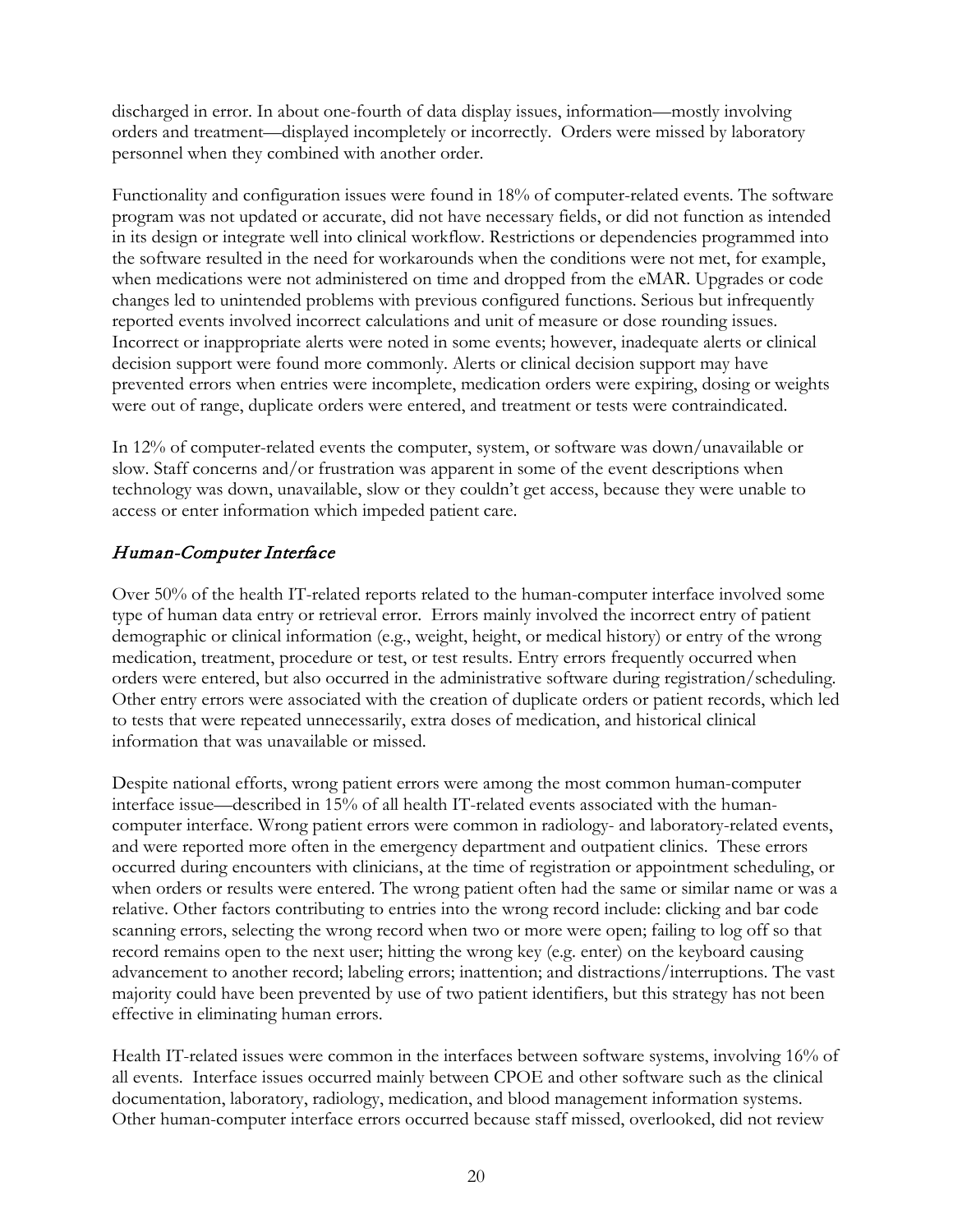or seek out information in the record. Sometimes, staff had difficulty interpreting information because of the design and display of information in the software. These issues were mainly described in the display of transfusion orders and the clinical documentation, medication in the e-MAR, and abnormal laboratory results, and when obtaining information for medication reconciliation. Another significant finding involved failures in communication between team members and departments when staff relied on the transmission of electronic data as the sole means of communication, highlighting the need for verbal communication in error-prone situations. Other factors that frequently contributed to health IT-related safety events involved lack of knowledge training, or experience, failure to carry out a necessary task, and staff inattention.

## <span id="page-21-0"></span>Objective 4 – Positive and Negative Predictive Values of Health IT Involvement Indicator

Objective 4 was to estimate the positive predictive value (PPV) and the negative predictive value (NPV) of the Common Formats structured data elements that indicate health IT involvement in a safety event relative to the information in the event narrative. These are measures of the consistency between the structured data and the event narrative regarding health IT involvement. The PPV is the percentage of events reported as health IT-related in the structured data, which are found actually to be health IT-related based on manual review of the event narrative. Of the 2,260 events in the UHC sample, all of which were reported as health IT-related in the structured data, UHC analysts categorized 1,559 of these as actually health IT related upon manual review of the event narrative. This yields a PPV of  $1,559/2,260 = 69.0$  percent.

In contrast, the NPV is the percentage of events reported as <u>not</u> health IT-related in the structured data, which are found actually to be not health IT-related based on manual review of the event narrative. To assess the NPV, UHC selected a random sample of 500 events coded as not health IT-related. To efficiently locate events in this sample that might be health IT-related, UHC first electronically searched the narrative to flag events where one or more of the words on the list in the Methods section appeared. Events for which none of these terms appeared in the narrative were assumed to be correctly classified as not health IT-related and were not reviewed further. The text search yielded 15 events where one or more of the terms appeared. These 15 events were manually reviewed to determine if they actually were health IT-related. Of these 15 events, 6 involved health IT based on manual review of the event narrative. Thus 6 out of 500, or 1.2 percent of the random sample, were falsely coded as "not HIT-related" for a negative predictive value of  $494/500 = 98.8$ percent. These misclassified events involved orders not displaying or displaying incorrectly in the software interface, inability to access the EHR, entry error involving the wrong patient, and downtime.

The PPV and NPV can be used to estimate the extent of incorrect health IT coding in the full database. Applying the estimates of the PPV and NPV to the UHC PSO database implies that out of 9,726 events coded as health IT-related, an estimated 69 percent, or approximately 6,700, were correctly coded as health IT-related. The remaining 3,000 events were coded incorrectly as health IT-related. Conversely, out of 188,533 events coded as not health IT-related, approximately 1.2 percent, or 2,260 events were likely actually health IT-related. This means that in the database there were an estimated 8,960 health IT-related events, 6,700 which were coded as health IT-related and 2,260 which were coded as not health IT-related. Thus 2,260 out of 8,960, or 25.2 percent, of the health IT-related events may have been incorrectly tagged as not health IT-related. In summary, an estimated 31 percent of the events coded as health IT-related were not actually health IT-related,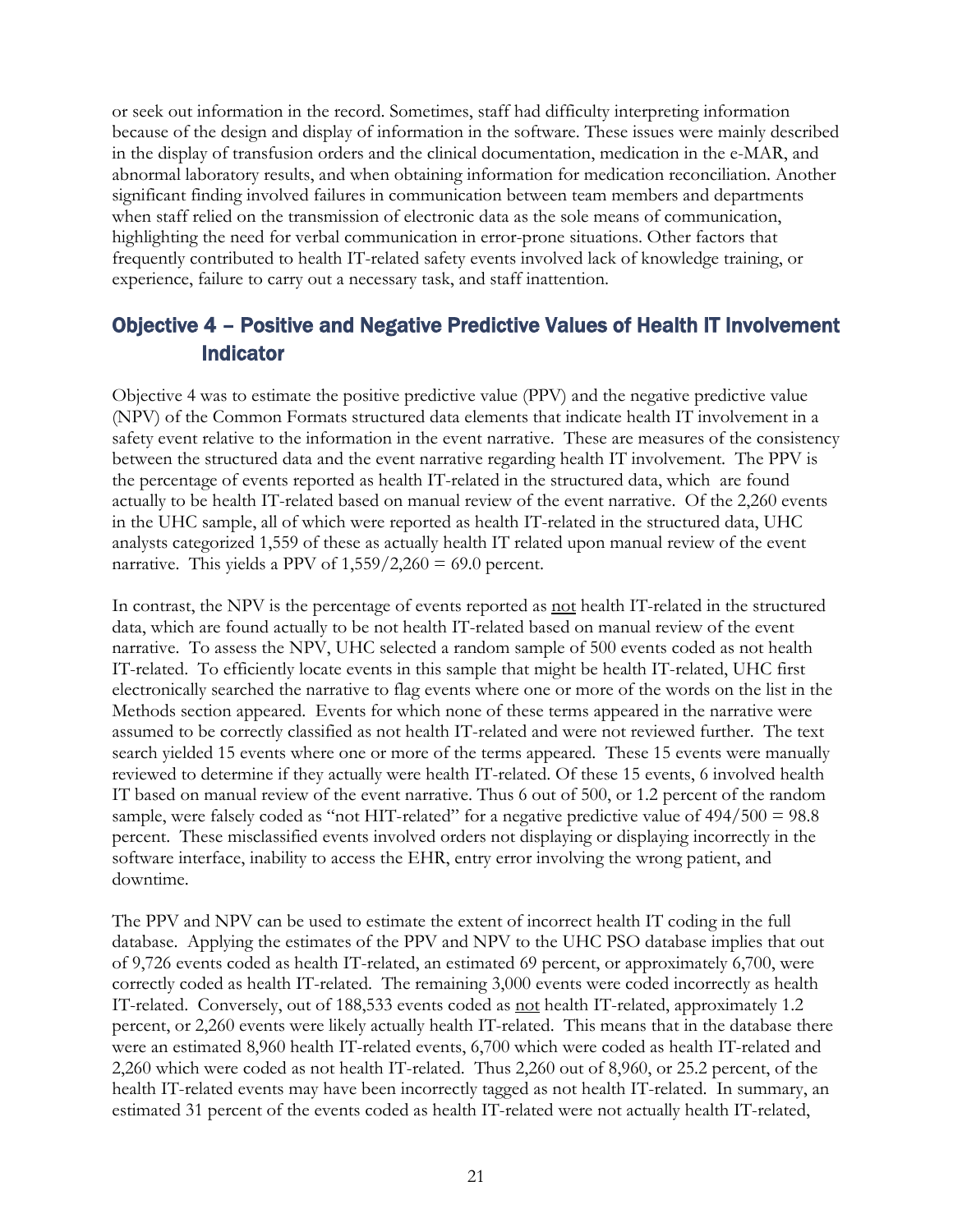and over 25 percent of the events that actually were health IT-related were not coded as such. Thus there was a meaningful level of misclassification in both directions. The results suggest that there is significant room for improvement in implementation and use of Common Formats questions to identify whether health IT is involved in reported events.

This study did not explore the rate of actual health IT-involvement for the events coded as unknown health IT involvement, or the large number of events where the Common Formats health IT question was not answered.

Because of the low completion rate for the Common Formats health IT indicators in the ECRI sample, it was not possible to estimate their positive or negative predictive values from those data.

# <span id="page-22-0"></span>Discussion of Findings and PSO Analysis using Common Formats

This study provided rich information for assessing the use of the Common Formats for analysis of health IT-related safety events, understanding patterns of those events, and weighing the implications of the findings for safety event reporting system implementation.

## <span id="page-22-1"></span>Objective 5 - Sufficiency of Common Formats for Understanding Health ITrelated Safety Events

The fifth objective of the study was to assess the overall sufficiency of the information in the Common Formats structured data elements and event narratives for classifying and analyzing health IT-related safety events. This analysis indicates that the answer is a qualified yes. Clearly, there are limitations to the data on health IT-related events collected by the UHC and ECRI PSOs to-date, as described below. In the ECRI data approximately 96 percent of the events had missing data regarding health IT involvement; and in the UHC data, approximately half of the events were missing this information. Furthermore, an estimated 31 percent of the events coded as health ITrelated in the UHC data were not actually health IT-related, and over 25 percent of the events that actually were health IT-related were not coded as such. Thus there was a meaningful level of misclassification in both directions. UHC did not analyze the cases where health IT involvement was reported as unknown or where the health IT-involvement indicator was not reported at all, so the analysis does not address those cases. UHC and ECRI both have longstanding relationships with many providers, and proven track records of working with providers to analyze, understand, and address safety problems. The implications for safety event reporting system utilization that are suggested by this study likely affect other PSOs as well, perhaps even more strongly.

While the analysis demonstrated the value of the data in the Common Formats structured data and event narratives, there are important qualifications. These fall into several categories:

• Limitations of event reporting systems – Safety event reports are designed to provide timely information on safety problems as they are discovered, but they have inherent limitations related to the accuracy of the categorization of the event and the thoroughness and exactness of the information contained within the event report, including whether the root cause of the IT issue was identified. Staff entering the information at the time of the event may not be aware of the IT issue, and the cause may not have always been entered in the report once determined.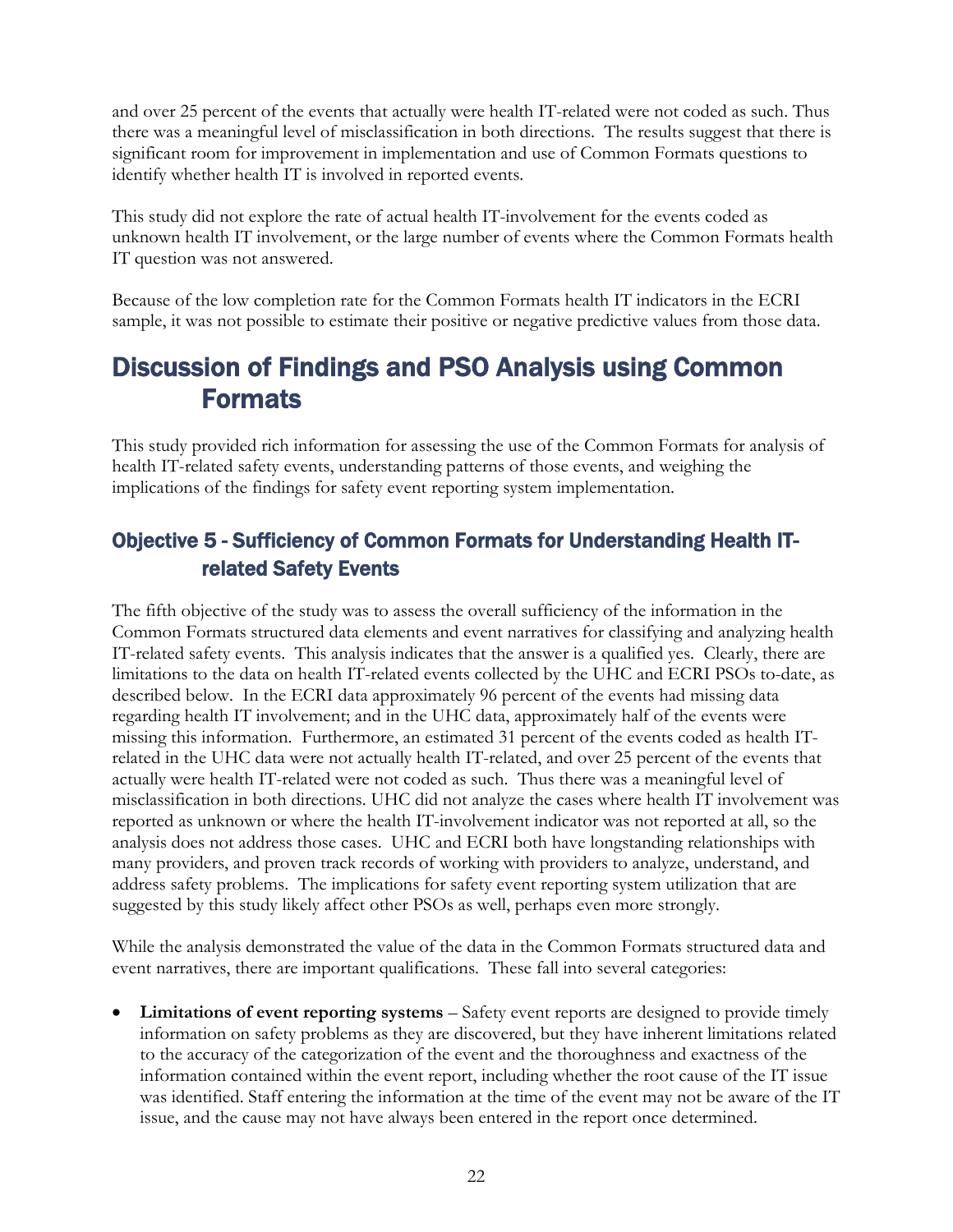- **Limitations of voluntary systems** The voluntary nature of the reporting to PSOs makes it impossible to assess the representativeness and comprehensiveness of the health-IT safety events included. In addition, the large number of events for which the health IT data fields were not completed further calls into question the representativeness of the data.
- **Limitations of PSO implementation of the AHRQ Common Formats**  Both UHC and ECRI had established event reporting systems that predate the development of the Common Formats. Like many PSOs, they adapted these systems to include some Common Formats data elements, and created data mappings to recode other data collected through established data elements into Common Formats data elements. However, these mappings do not necessarily create data comparable to what would have been collected with a full implementation of the Common Formats. Furthermore, many providers did not make all of the possible health ITrelated data elements readily available to system users, likely accounting for the large amount of missing data.
- **Limitations of event narratives** While providing information that in some ways is richer than structured data, event narratives also have important limitations. When health IT involvement is reported by the facility in the narrative, the narrative may not contain enough information to confirm health IT involvement or allow for further classification. Analysts noted a wide variety in the length and format of free text reports in the dataset. While some comprised a single sentence describing the event, others provided detailed discussion of the event and subsequent investigation. Because many narratives indicated human error (e.g., wrong entry) as opposed to machine error (e.g., system software problems), reporters may not suspect health IT involvement. End-users may need education and training on when to suspect health IT involvement. This will be a challenge for learning more about health IT safety using text-based analysis methods.
- **Variety and non-standardization of event reporting systems** The organizations providing the event reports used a variety of EHRs and other software products. The findings in this study are not specific to any particular products and may not be generalizable across all software products.

Overall, the Common Formats structured data elements provide useful, but necessarily limited information on the nature of the event and its causes. The findings from this study, as described in the next section, show that the event narratives often provide additional details useful for classifying and analyzing these events, but even the narratives do not always provide all of the potentially relevant information. When the narrative indicated health IT involvement, reports may have indicated the type of system involved and the type of error involved, but did not contain information about the source of the error or potential mitigating strategies that could reduce the error in the future. This observation may uncover a natural limitation of end-user reporting: additional investigation or research may not have been completed at the time of reporting, and therefore information regarding the causes or mitigating strategies of health IT events will not be captured by end-user reports. This will be a challenge for learning more about health IT safety using text-based analysis methods.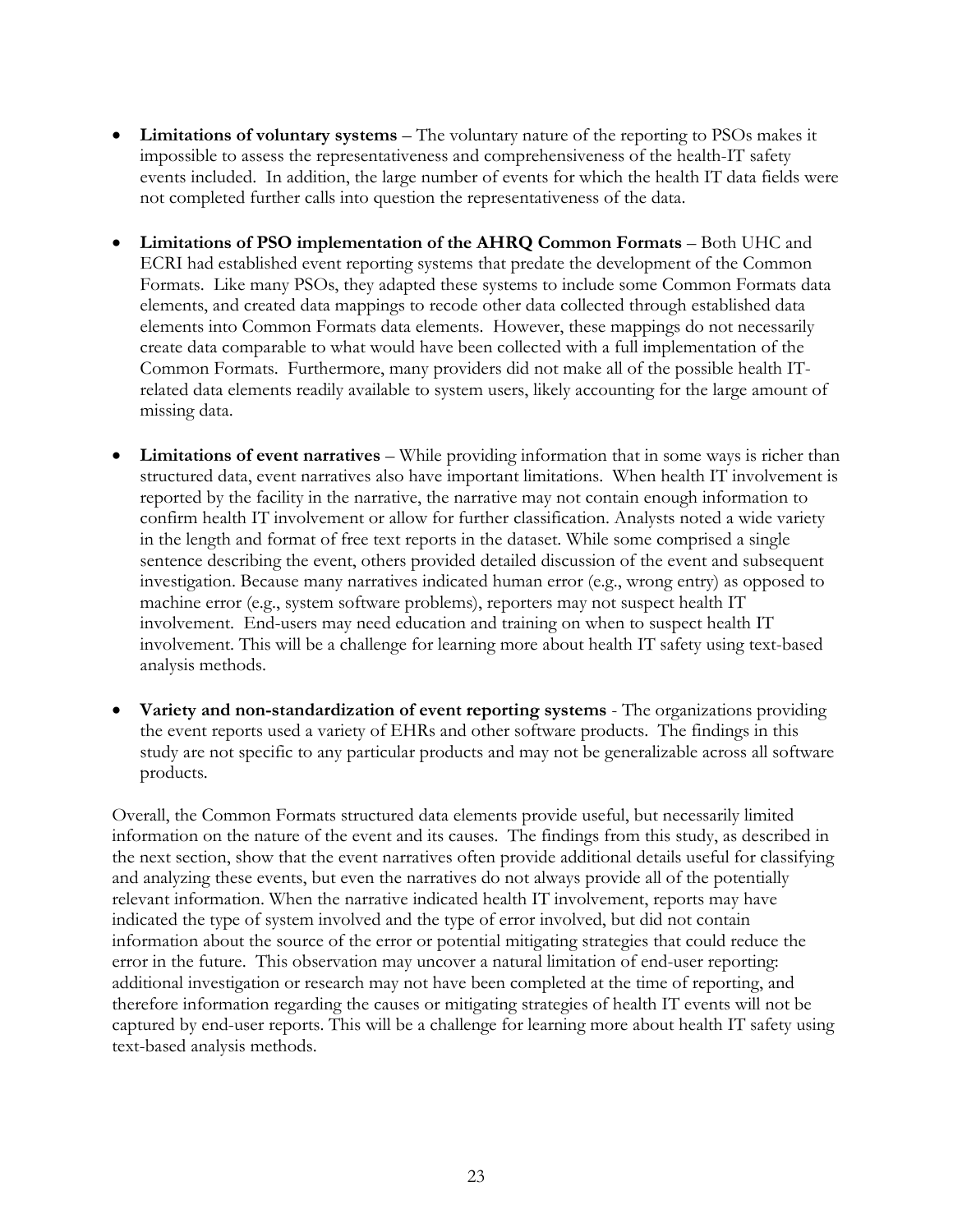## <span id="page-24-0"></span>Patterns of Health IT-related Safety Events

While the limitations described above are significant, the selection and number of case in the UHC analysis, combined with the thoroughness of the manual review and classification provide useful exploratory information about the nature of these events. Key findings regarding patterns of health IT-related safety events drawn from the UHC analysis of event narratives include:

- 1. Data output or display errors were common and most often involved data that did not display or were incomplete or incorrect. Problems occurred in the display/availability of data (orders, other clinical information, or the entire record) during transitions in care between units and settings and when patients were discharged in error.
- 2. Health IT-related errors occurred at nearly every stage of the care delivery process. For example, in the medication process, errors occurred during ordering, transcribing, dispensing, administration, and monitoring. In laboratory, blood, or radiology processes, errors occurred during ordering, collecting specimens or administering treatment or tests, and interpreting or reporting results.
- 3. In functionality and configuration issues, the software program was not updated or accurate, did not have necessary fields, or did not function as intended in its design or integrate well into clinical workflow.
- 4. About 50% of the reviewed health IT-related reports associated with the human computer interface involved some type of data entry error, most often involving the incorrect entry of information. Other entry errors of concern were associated with the creation of duplicate orders or patient records/accounts.
- 5. Despite national efforts to reduce wrong patient errors, this type of error was the most common human-computer interface issue—described in 15% of these health IT-related events.
- 6. Failures in communication between team members and departments occurred when staff relied on the transmission of electronic data as the sole means of communication, highlighting the need for verbal communication in error-prone situations.
- 7. Staff reported problems interpreting information because of the design and display of information in the software in transfusion-related events, e-MAR medication display, medication reconciliation, and laboratory results.
- 8. The results highlight the need for alerts or clinical decision support when entries are incomplete; information is missed; medication orders are expiring; duplicate orders for medications and tests are entered; weights are discrepant or out of range; doses are out of range; or when there are contraindications for treatment or tests.
- 9. Staff concerns and/or frustration was apparent in some of the event descriptions when technology was down, unavailable, slow or they couldn't get access, because they were unable to access or enter information which impeded patient care.

ECRI did not have sufficient structured data on health IT-involvement for analysis. The reasons that may be responsible for low completion of this data element in PSO reporting systems are described in the next section on reporting system utilization and implications for event reporting. The sampling for the ECRI analysis was not designed to support inferences about the patterns of health IT-related safety events. It was designed as a methodological study to address the sufficiency of the data to support analysis. Thus we do not present a discussion of the patterns of health ITrelated safety events from those data.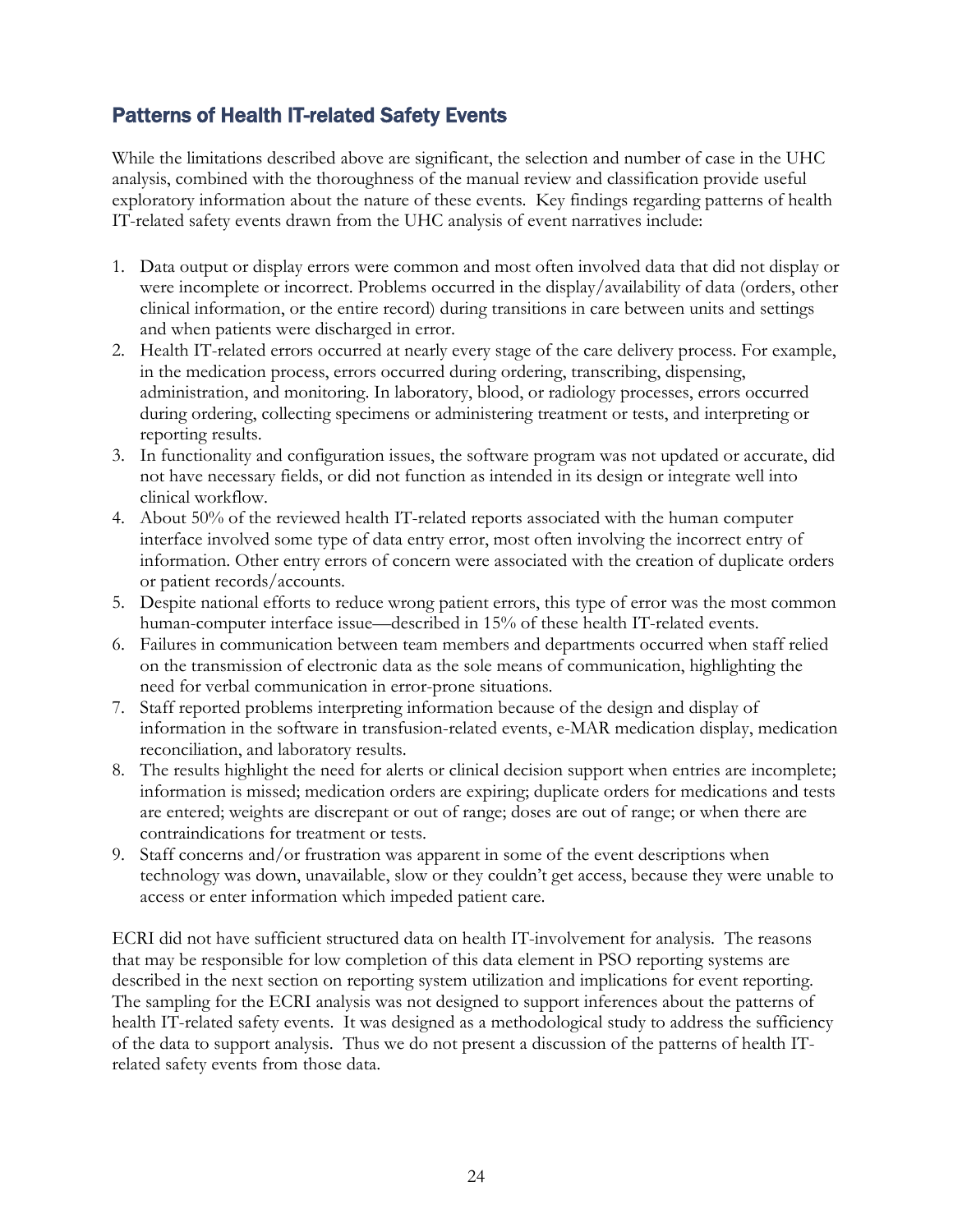## <span id="page-25-0"></span>Reporting System Utilization and Implications for Safety Event Monitoring

This study was not designed to explicitly evaluate the use of provider safety event reporting systems. However, the study findings and our observations about how the patient safety events are reported using the Common Formats suggest several important implications and the need for further research (and potential pilot testing) for refinements to standardized, large-scale safety event reporting and monitoring programs. Some of these issues, described below, concern health ITrelated events specifically, while others apply more broadly to other types of safety events.

- 1. While the AHRQ Common Formats were designed as a uniform reporting tool for safety improvement and monitoring, there appears to be a great deal of variability in how the Common Formats are implemented across providers. At many providers, the Common Formats are added to existing EHR or event reporting software systems after the fact, and tailored to accommodate local priorities and preferences. Providers often choose to customize data collection screens so that only certain data elements are readily available for input, and definitions and coding options may vary from the Common Formats. While this affects all types of safety events, events related to health IT may be particularly affected due to lower awareness of their impact and importance. PSOs are a resource for helping providers incorporate Common Formats data elements more uniformly, but have limited ability to influence local system design decisions.
- 2. In addition to variability in provider systems, some PSOs have legacy event reporting taxonomies and definitions that differ from the Common Formats. The interest and value in maintaining historical data series complicate efforts to revamp data collection systems and processes to incorporate the aspects of the Common Formats that vary from these historical approaches.
- 3. Given the use of legacy software systems and tools for collecting safety event reports, many providers and PSOs use data mapping techniques as a way to convert data elements collected in the historical manner to the Common Formats data elements. This mapping is technically complex, costly, unique to each provider, and inherently limited in effectiveness. It is difficult to assess the impact of mapping on the data that are available for analysis, but it is clear that they differ from what would be collected through a de novo Common Formats reporting approach.
- 4. Adverse event reporting using the Common Formats is not uniformly incorporated into usual clinical workflows. Each facility develops its own approach relative to the staff which gathers and enters information about safety events, and at what point in time. This variability in roles and expectations may be an important factor in the variability of data availability, and likely affects data reliability in ways that are difficult to assess.
- 5. Providers face multiple and variable safety event reporting expectations including regulatory reporting to states and other jurisdictions, internal health system requirements, and the need for information to guide safety investigations within the facility. Often these requirements arise independently and are not aligned with each other or with the structure of the Common Formats. In the ideal world, the data would be collected once and used to satisfy all of the multiple regulatory, quality improvement, and analytic needs for the data. In the real world, reporting to the PSOs using the Common Formats is often limited because of its voluntary nature and the importance of other requirements.
- 6. The quality and consistency of adverse event reporting using the Common Formats (or any other reporting system) depends on the training and skill of the front line reporters and the staff who conduct follow-up investigations. For health IT-related events, in particular, the clinical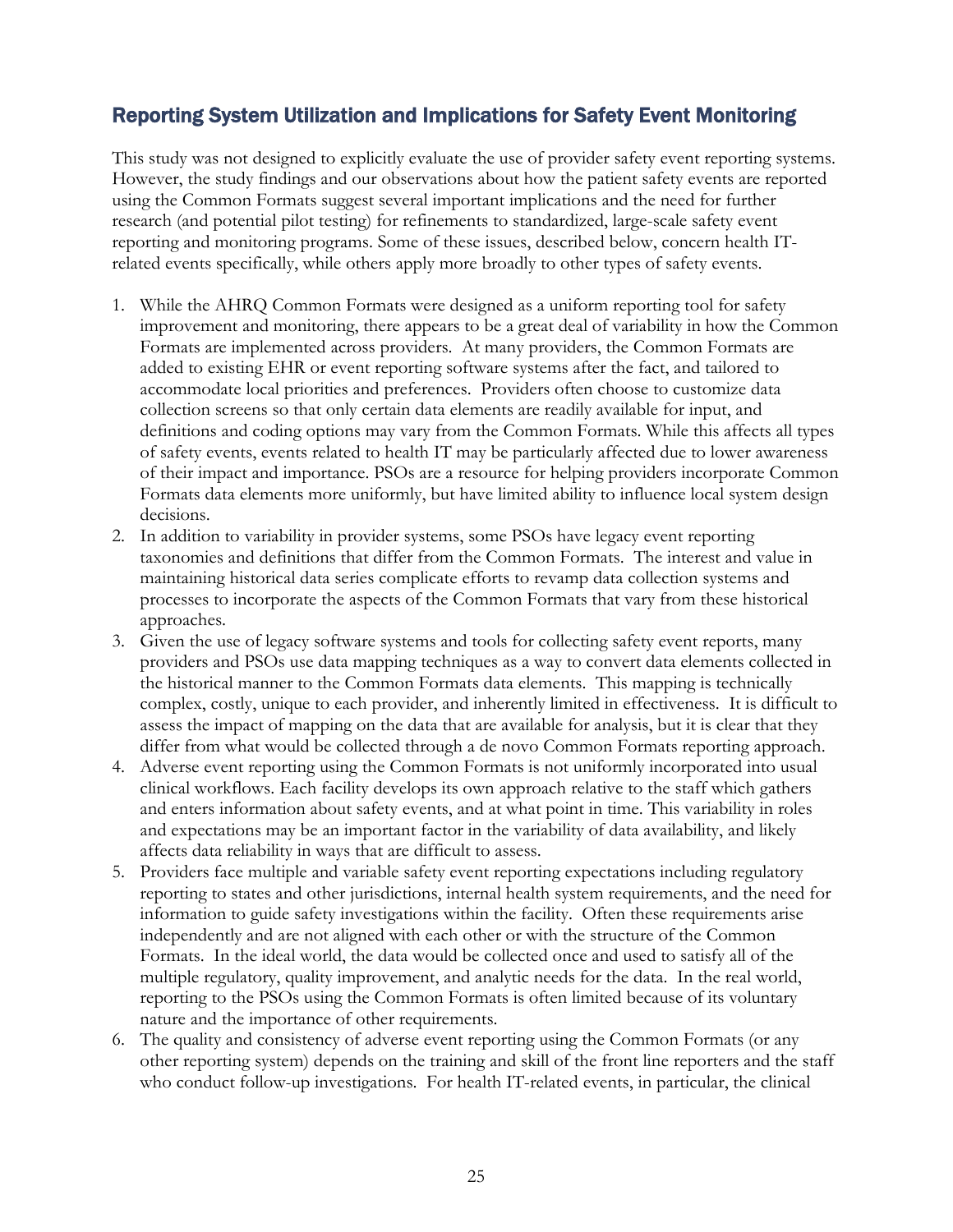staff who frequently have the responsibility for reporting and investigations may need additional training and IT support.

As the pace of health IT adoption and use increases and matures, understanding its role in, and contribution to, patient safety events will support strategies to achieve the objectives of the Health Information Technology Patient Safety Action & Surveillance Plan -- to use health IT to make care safer and to continually improve the safety of health IT. AHRQ's Common Formats are intended to enable aggregation and analysis of adverse events across healthcare organizations, including those in which health IT is a contributing factor. They are a potentially powerful tool for understanding and, therefore, improving quality and safety in healthcare. These analyses of the UHC and ECRI PSO databases point to challenges in implementing the AHRQ Common Formats, in particular with regard to health IT-related events. Additional research is required to understand the processes by which patient safety events are reported based on the Common Formats. Additional study will inform potential refinements to the AHRQ Common Formats and make it easier for providers to report patient safety events to PSOs. While the analyses of the UHC and ECRI data suggest that work must be done to make the Common Formats a more useful tool for aggregating and understanding adverse events in healthcare, they are necessary for learning across healthcare organizations about the complex factors, including the role of health IT, that contribute to patient safety.

# <span id="page-26-0"></span>**References**

Bates DW, Gawande AA. Improving safety with information technology. N Engl J Med. 2003;348:2526-2534.

Hydari MZ, Telang R, and Marella WM. Saving Patient Ryan – Can Advanced Electronic Medi al Records Make Patient Care Safer? SSRN Working Paper. October 2014. [http://papers.ssrn.com/sol3/papers.cfm?abstract\\_id=2503702,](http://papers.ssrn.com/sol3/papers.cfm?abstract_id=2503702) accessed November 21, 2014.

Institute of Medicine. Health IT and Patient Safety: Building Safer Systems for Better Care. Washington, DC: The National Academies Press; 2012.

Kohn KT, Corrigan JM, Donaldson MS. To Err Is Human: Building a Safer Health System. Washington, DC: National Academy Press; 1999.

Leape LL, Berwick DM. Five Years After To Err Is Human: What Have We Learned?. JAMA. 2005;293(19):2384-2390. doi:10.1001/jama.293.19.2384.

Magrabi F, Ong M, Runciman W, Coiera E. Using FDA reports to inform a classification for health information technology safety problems. *Journal Of The American Medical Informatics Association: JAMIA* [serial online]. January 2012;19(1):45-53.

McGowan JJ, Kuperman GJ, Olinger L, Russell C. Strengthening Health Information Exchange Final Report HIE Unintended Consequences Work Group. Office of the National Coordinator for Health Information Technology: Washington, DC; 2012. Available at: [http://www.healthit.gov/sites/default/files/hie\\_uc\\_workgroup\\_final\\_report.pdf](http://www.healthit.gov/sites/default/files/hie_uc_workgroup_final_report.pdf)